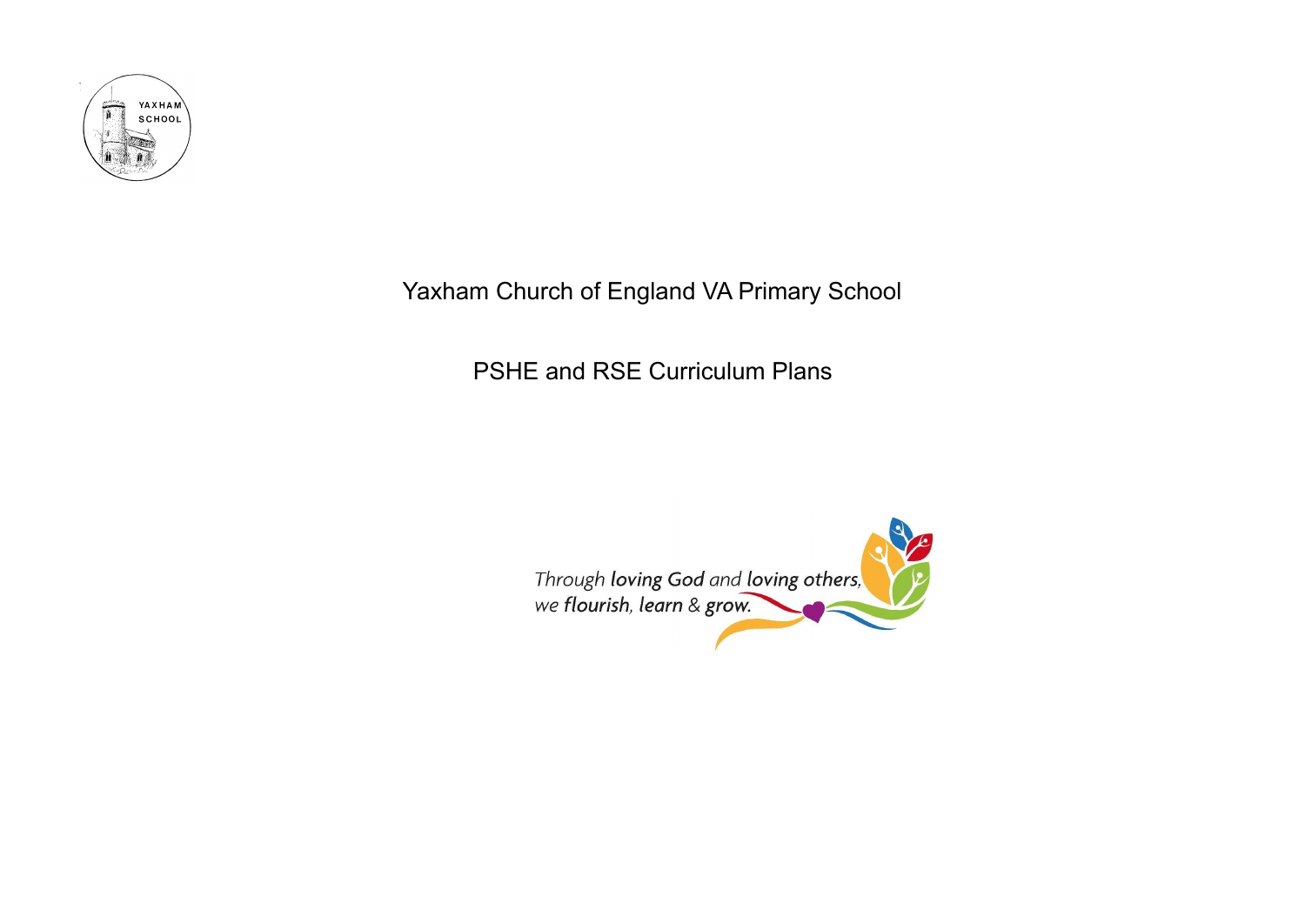|   | <b>Units</b>                                             | <b>Substantive</b><br>Concepts                    | <b>Skills</b>                                                                                                                                                                                                                                                                                                                                                                                                                                                            | Knowledge                                                                                                                                                                                                                                                                                                                                                                                                                                                                                                                                                                                                                                                                                                                                                                                                                                                                                                                                                                                                                                                                                                                                                                                                                                    | <b>Key Vocabulary</b>                                                                                                                                   |
|---|----------------------------------------------------------|---------------------------------------------------|--------------------------------------------------------------------------------------------------------------------------------------------------------------------------------------------------------------------------------------------------------------------------------------------------------------------------------------------------------------------------------------------------------------------------------------------------------------------------|----------------------------------------------------------------------------------------------------------------------------------------------------------------------------------------------------------------------------------------------------------------------------------------------------------------------------------------------------------------------------------------------------------------------------------------------------------------------------------------------------------------------------------------------------------------------------------------------------------------------------------------------------------------------------------------------------------------------------------------------------------------------------------------------------------------------------------------------------------------------------------------------------------------------------------------------------------------------------------------------------------------------------------------------------------------------------------------------------------------------------------------------------------------------------------------------------------------------------------------------|---------------------------------------------------------------------------------------------------------------------------------------------------------|
| R | RSE - My<br><b>Feelings</b>                              | Comfortable and<br>uncomfortable<br>feelings      | <b>Health and Wellbeing</b><br>C - Recognise and name different feelings<br><b>Relationships</b><br>C - Explain bodies and feelings can be hurt by words and<br>actions<br>D - Recognise that people can say hurtful things                                                                                                                                                                                                                                              | We all have feelings. No feelings are wrong<br>Some feelings are comfortable to experience, some feelings are uncomfortable to experience.<br>Our feelings can be affected by things happening inside our bodies, such as if we feel hungry, tired, in pain or unwell.<br>Our feelings can also be affected by things happening outside our body, such as if someone is kind or unkind to us or if something upsetting happens<br>for example when a pet dies.<br>All feelings are ok, however some behaviours are not OK, eg it is not ok to be unkind to someone because of how they are feeling.                                                                                                                                                                                                                                                                                                                                                                                                                                                                                                                                                                                                                                          | Feelings, comfortable, uncomfortable,<br>happy, excited, sad, angry, disappointed,<br>embarrassed, tired, worried, surprised,<br>confused, lonely, calm |
|   | <b>RSE - My Body</b>                                     | Basic personal<br>hygiene                         | <b>Health and Wellbeing</b><br>B - Recognise simple hygiene routines                                                                                                                                                                                                                                                                                                                                                                                                     | Keeping the body clean can help us to feel good about ourselves.<br>It also helps to prevent germs spreading and some illnesses.<br>Regularly washing hands is important, as our hands can get dirty and pick up germs throughout the day.<br>There are also times when it is important to wash our hands before and/or after some activities.<br>Maintaining good personal hygiene helps to keep the body clean and healthy and helps to prevent germs from spreading.<br>Whilst not all illnesses can be prevented in this way, people are less likely to become ill if they wash their hands properly throughout the day,<br>especially at certain times such as after going to the toilet or before eating.<br>If we get ill this does not mean that we have not kept ourselves clean, as some illnesses are spread in different ways.                                                                                                                                                                                                                                                                                                                                                                                                   | Body, hygiene, clean, dirty, illness, spread,<br>germ, healthy                                                                                          |
|   | RSE - My<br>Relationships                                | Similarities and<br>differences<br>between people | <b>Health and Wellbeing</b><br>E - Recognise what makes them special<br>Relationships<br>E - Identify how listen to other people and play and work<br>cooperatively<br>G - Identify how to respond safely to adults they don't know<br>Living in the Wider World<br>B - Recognise the ways they are the same as, and different to, other<br>people<br>D - Recognise own strengths                                                                                        | We all have things that are the same as each other and we all have things that are different to each other. This may be because we were born with<br>these things (boy or girl, skin colour, straight or curly hair, eye colour etc) or because of the things we like doing or are good at (drawing, running,<br>Lego building etc).<br>How we look, the things we are good at and enjoy doing are all OK whether they are the same as lots of other people or different to everyone else.<br>These differences are what make us uniquely special and the world an interesting place to live.<br>We all share things that are the same (we are all part of this class) and we all have things that make us different and unique and that this is OK and<br>should be celebrated.<br>We should never be unkind towards another child because of how they dress, behave or play, as this is bullying.                                                                                                                                                                                                                                                                                                                                          | Similarities, same, differences, different,<br>unique, special                                                                                          |
|   | <b>RSE - My Beliefs</b>                                  | Likes and<br>dislikes                             | <b>Health and Wellbeing</b><br>E - Recognise what makes them special<br><b>Relationships</b><br>B - Identify how people make friends and what makes a good<br>friendship<br>Living in the Wider World<br>B - Recognise the ways they are the same as, and different to, other<br>people<br>E - Recognise how people and other living things have different<br>needs                                                                                                      | We are all similar and different to each other, we all like and dislike different things.<br>It is OK to like something even if no one else does. This is your choice and the world would be boring if we all liked the same things.<br>You can change your mind about the things you like and it is OK to be friends with someone who likes different things to you.<br>Sometimes the choices we make about what we like and dislike doing are important, and we may have to make a difficult choice to do the right thing.<br>There are times when we have to make important choices about what we like and dislike doing and these choices can make a difference to ourselves<br>and other people.                                                                                                                                                                                                                                                                                                                                                                                                                                                                                                                                        | Similar, different, choice, like, dislike                                                                                                               |
|   | <b>RSE - My Rights</b><br>and<br><b>Responsibilities</b> | Privacy                                           | <b>Health and Wellbeing</b><br>D - Understand basic rules to keep safe online<br>G - Name the main parts of the body<br>Relationships<br>A - Identify the people who love and care for them and what<br>they do to help them feel cared for<br>F - Recognise that some things are private and the importance<br>of respecting privacy<br>H - Understand what to do if they feel unsafe<br>Living in the Wider World<br>F - Begin to use the internet and digital devices | Privacy is when we do not share something with anyone else, or with only a few people who we trust.<br>We may choose to keep some information private.<br>We may also keep parts of our bodies private. These parts are sometimes known as 'private parts; these we keep covered with our underwear.<br>There are also places that are private such as a toilet, doctor's surgery and our bedrooms. Sometimes we need to do things that are private things,<br>like getting changed or going to the toilet.<br>Sometimes we might just want to be on our own. Private places are for private times and private things, and this is OK.<br>Friends and family might like to be on their own sometimes. This doesn't mean they don't like or love us, but that they need some space.<br>It's not OK for someone to invade our privacy by touching our private parts, coming into our private places or watching us do our private activities,<br>unless they are family or a trusted person that is helping to look after ourselves. If someone invades our privacy, we must tell an adult we trust who<br>will help.<br>When we use computers, we must make sure we are safe online and make sure an adult knows what website/game we are on. | Privacy, share, trust, private parts                                                                                                                    |
|   | <b>RSE - Asking for</b><br>Help                          | Special people                                    | <b>Health and Wellbeing</b><br>E - Recognise what makes them special<br>F - Learn about the people whose job it is to help keep us safe<br>J - Identify how to keep safe at home                                                                                                                                                                                                                                                                                         | We are all special, and we all have people that feel special to us.<br>Some of us may be surrounded by lots and lots of special people, whilst some of us may have one or two special people, and this is OK.<br>The types of people that are special may be different for all of us.<br>Special people should help them to feel special, that they should always feel safe with a special adult and that special people are often good people to<br>talk to if they feel upset, worried or scared about something.                                                                                                                                                                                                                                                                                                                                                                                                                                                                                                                                                                                                                                                                                                                          | Special, same, different, family, friends,<br>safe, doctor, dentist, teacher                                                                            |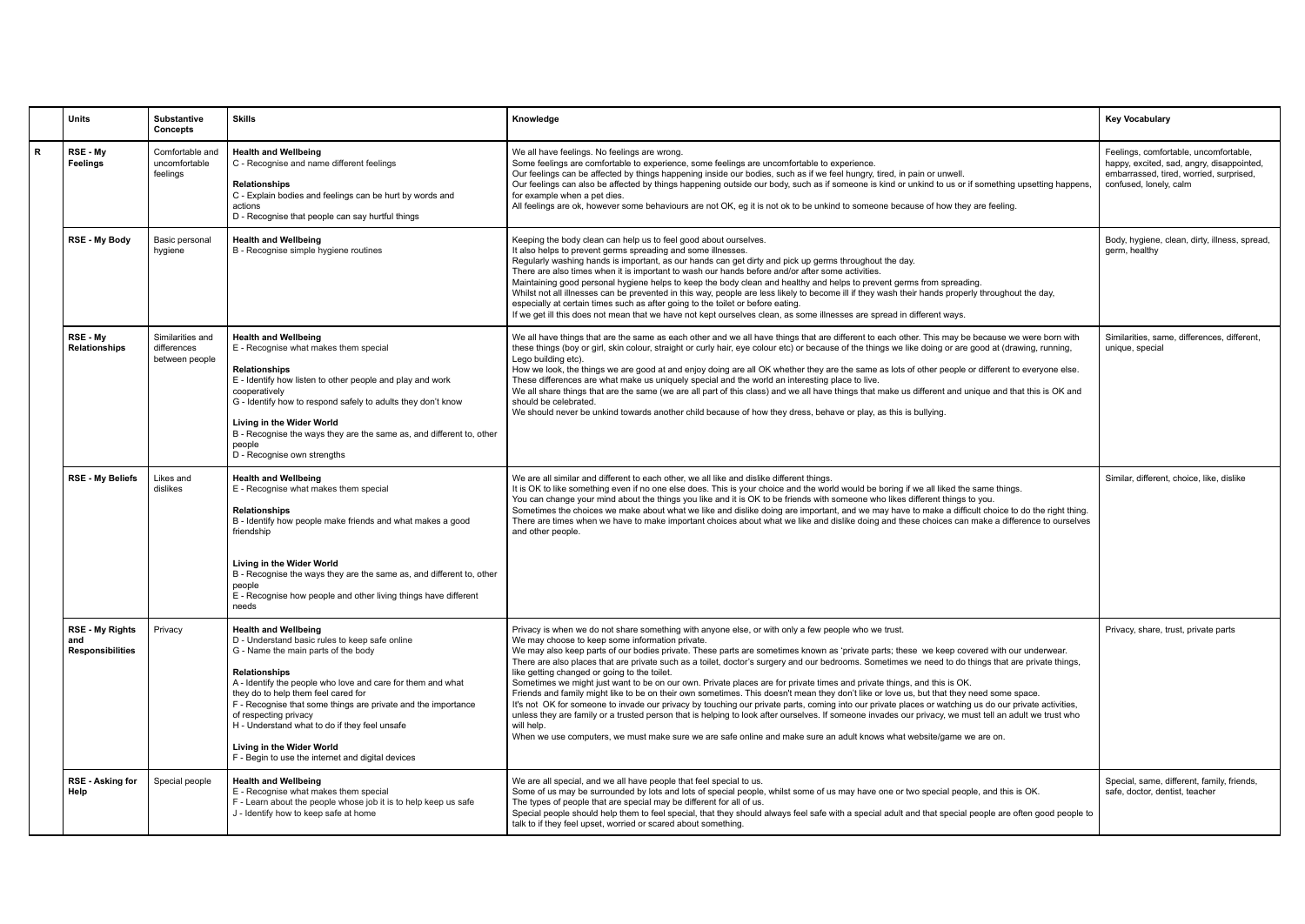|                 |                                       |                               | <b>Relationships</b><br>A - Identify the people who love and care for them and what<br>they do to help them feel cared for<br>B - Identify how people make friends and what makes a good<br>friendship<br>Living in the Wider World<br>B - Recognise the ways they are the same as, and different to, other<br>people<br>D - Recognise own strengths                                                                                                                                                                                                               | All children at this school are special to the school and that they can talk to any of the teachers and adults who work in the school if they ever need to.<br>Name special people who take care of us.                                                                                                                                                                                                                                                                                                                                                                                                                                                                                                                                                                                                                                                                                                                                                                                                                                                                                                                                                                                                                                                                                         |                                                                                                      |
|-----------------|---------------------------------------|-------------------------------|--------------------------------------------------------------------------------------------------------------------------------------------------------------------------------------------------------------------------------------------------------------------------------------------------------------------------------------------------------------------------------------------------------------------------------------------------------------------------------------------------------------------------------------------------------------------|-------------------------------------------------------------------------------------------------------------------------------------------------------------------------------------------------------------------------------------------------------------------------------------------------------------------------------------------------------------------------------------------------------------------------------------------------------------------------------------------------------------------------------------------------------------------------------------------------------------------------------------------------------------------------------------------------------------------------------------------------------------------------------------------------------------------------------------------------------------------------------------------------------------------------------------------------------------------------------------------------------------------------------------------------------------------------------------------------------------------------------------------------------------------------------------------------------------------------------------------------------------------------------------------------|------------------------------------------------------------------------------------------------------|
|                 | <b>PSHE - Health</b><br>and Wellbeing | What healthy<br>means         | <b>Health and Wellbeing</b><br>A - Name healthy foods and ways to be physically active<br>B - Recognise simple hygiene routines                                                                                                                                                                                                                                                                                                                                                                                                                                    | Identify what healthy means. Identify simple health routines people do to keep healthy.<br>Name some healthy foods.<br>Name some ways to be physically active.                                                                                                                                                                                                                                                                                                                                                                                                                                                                                                                                                                                                                                                                                                                                                                                                                                                                                                                                                                                                                                                                                                                                  | Healthy, fruit, vegetable, clean, active,<br>health, dentist, doctor                                 |
|                 | PSHE-<br><b>Relationships</b>         | Naming<br>relationships       | <b>Relationships</b><br>A - Identify the people who love and care for them and what<br>they do to help them feel cared for<br>B - Identify how people make friends and what makes a good<br>friendship<br>C - Explain bodies and feelings can be hurt by words and<br>actions                                                                                                                                                                                                                                                                                      | Identify people who love and care for them. Name people who are friends.<br>List things that make a good friendship.                                                                                                                                                                                                                                                                                                                                                                                                                                                                                                                                                                                                                                                                                                                                                                                                                                                                                                                                                                                                                                                                                                                                                                            | Family, friend, care, love, kind, listen, play                                                       |
|                 | PSHE - Living in<br>the Wider World   | Where we live<br>Rules        | <b>Health and Wellbeing</b><br>H - Learn about change and loss<br>I - Preparing to move to a new class/year group<br>Living in the Wider World<br>A - Recognise class rules<br>E - Recognise how people and other living things have different<br>needs                                                                                                                                                                                                                                                                                                            | Name where they live.<br>Name people who live with them.<br>Make class rules to learn and play safely.                                                                                                                                                                                                                                                                                                                                                                                                                                                                                                                                                                                                                                                                                                                                                                                                                                                                                                                                                                                                                                                                                                                                                                                          | Home, house, live, family, class, rule, safe,<br>play, learn                                         |
| YR <sub>1</sub> | RSE - My<br><b>Feelings</b>           | Communicate<br>about feelings | <b>Health and Wellbeing</b><br>C - Understand how feelings can affect people's bodies and how<br>they behave, including how others might be feeling<br>H - Learn about change and loss and to identify feelings associated<br>with this<br><b>Relationships</b><br>C - Identify simple strategies to resolve arguments between<br>friends positively<br>D - Understand how people may feel if they experience hurtful<br>behaviour or bullying<br>Living in the Wider World<br>E - Understand the responsibilities of caring for people and other<br>living things | There are many different types of emotions and many different types of feelings.<br>Some emotions and feelings are comfortable, whilst others feel uncomfortable.<br>No emotions are wrong or naughty. However, it is never OK to be unkind or hurt someone because of your own feelings.<br>We all experience lots of different feelings every day, and at this school they should feel comfortable to share their feelings with each other and the<br>adults within the school.<br>However, some behaviours are not OK. For example, it is never OK to be unkind, or to hurt someone because of how you are feeling.<br>If pupils experience difficult emotions and feelings, someone is unkind towards them or they witness someone being unkind to another person, they<br>should always tell an adult within the school.                                                                                                                                                                                                                                                                                                                                                                                                                                                                   | Emotions, feeling, comfortable,<br>uncomfortable, unkind                                             |
|                 | <b>RSE - My Body</b>                  | Body parts                    | <b>Health and Wellbeing</b><br>G - Name the main parts of the body including external genitalia<br>Relationships<br>F - Understand that parts of their body covered by underwear<br>are private<br>G - Understand there are situations when they should ask for<br>permission and also when their permission should be sought<br>H - Understand what to do if they feel unsafe or worried for<br>themselves or others<br>Living in the Wider World<br>B - Understand about the different groups they belong to                                                     | Everyone has parts of their body that are private. This means they are not shown to everyone and are often covered with underwear.<br>Sometimes men and women are separated when they are getting changed such as at a swimming pool, clothes shop, changing rooms or toilets. This<br>is because the private parts of the body are different for a boy and a girl.<br>Some families feel comfortable to see each other's private parts, but it is not common for people outside of our family or strangers to see each other's<br>private parts, unless it is a trusted adult who helps us look after ourselves, such as if we need help going to the toilet, we are having a bath or seeing<br>a doctor.<br>If pupils do not identify that the genitalia are different, explain that the body parts that we keep covered with underwear are different.<br>Both boys and girls have a bottom, but this cannot be seen on the pictures of the characters.<br>Now explain that a boy has a penis and a girl has a vagina. Explain that when we go to the toilet, urine can come from these areas of the body<br>Being able to use the correct terminology for the body, including their private parts, is very important, and we don't need to feel uncomfortable or<br>embarrassed to use them. | Body parts, private, men, women, girl boy.<br>penis, vagina, comfortable, uncomfortable              |
|                 | RSE - My<br><b>Relationships</b>      | Listening and<br>cooperation  | <b>Health and Wellbeing</b><br>C - Understand how feelings can affect people's bodies and how<br>they behave, including how others might be feeling<br><b>Relationships</b><br>C - Identify simple strategies to resolve arguments between<br>friends positively                                                                                                                                                                                                                                                                                                   | We communicate in lots of different ways, including what we say and how we say it. For example, how fast/loud we talk and our body language.<br>When we feel calm we can listen, behave and communicate at our best. However, things can sometimes happen that upset us or make us feel angry.<br>When we are angry or upset we may be more likely to say and do things that we would not normally do. This can lead to bigger problems and more<br>upset. The aim is to calm down and think before we react, so we can communicate in helpful ways.<br>It is important to talk clearly and listen actively. This may mean listening with our eyes and ears, as we can learn a lot about how someone feels from<br>their body language and facial expressions.<br>We can learn a lot about how someone feels through the tone, volume and speed that they talk.                                                                                                                                                                                                                                                                                                                                                                                                                                 | Communicate, body language, behave,<br>angry, upset, calm, listen, facial expression,<br>deep breath |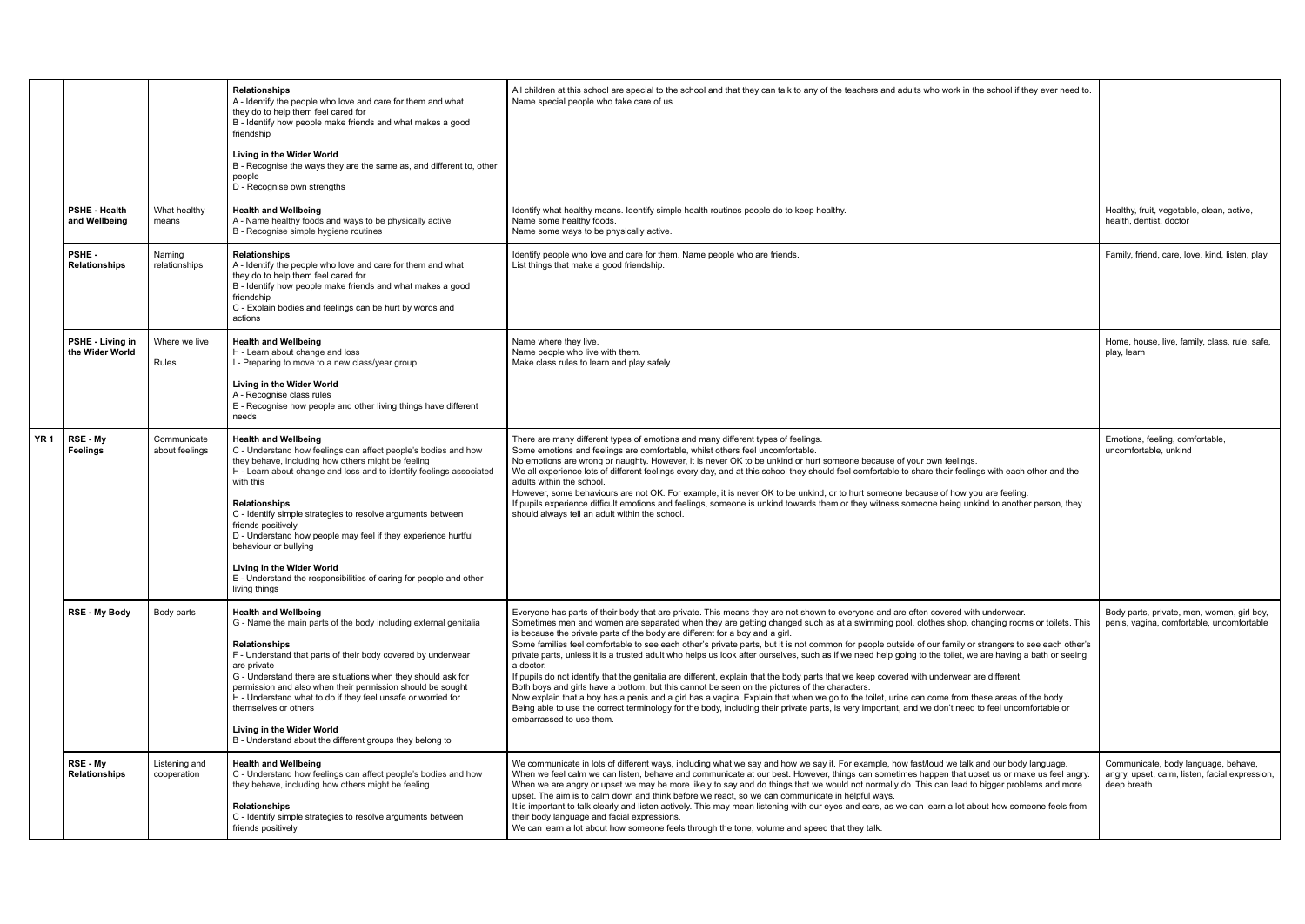|                                                          |                                                                       | E - Identify how to treat themselves and others with respect,<br>polite and courteous                                                                                                                                                                                                                                                                                                                                                                              | There are often things that happen which make us feel cross or upset. Taking a few deep breaths to calm down can help them to clearly explain what<br>is happening and communicate more effectively so they can resolve a situation fairly, preventing the problem becoming bigger.<br>It is good to try and resolve problems as much as possible themselves, if they are feeling very upset or angry, or someone is behaving unfairly<br>towards them they can always ask any adult in the school to help them.                                                                                                                                                                                                                                                                                                                                                                                                                                                                                                                                                                                                                                                                                                                                                                                                                                                                                                                                                          |                                                                                                                   |
|----------------------------------------------------------|-----------------------------------------------------------------------|--------------------------------------------------------------------------------------------------------------------------------------------------------------------------------------------------------------------------------------------------------------------------------------------------------------------------------------------------------------------------------------------------------------------------------------------------------------------|---------------------------------------------------------------------------------------------------------------------------------------------------------------------------------------------------------------------------------------------------------------------------------------------------------------------------------------------------------------------------------------------------------------------------------------------------------------------------------------------------------------------------------------------------------------------------------------------------------------------------------------------------------------------------------------------------------------------------------------------------------------------------------------------------------------------------------------------------------------------------------------------------------------------------------------------------------------------------------------------------------------------------------------------------------------------------------------------------------------------------------------------------------------------------------------------------------------------------------------------------------------------------------------------------------------------------------------------------------------------------------------------------------------------------------------------------------------------------|-------------------------------------------------------------------------------------------------------------------|
| <b>RSE - My Beliefs</b>                                  | Respect<br>similarities and<br>differences                            | <b>Health and Wellbeing</b><br>E - Name some ways in which we are unique<br>Living in the Wider World<br>D - Understand that everyone has different strengths                                                                                                                                                                                                                                                                                                      | We are all different and unique and this makes us incredibly special.<br>It is wrong for someone to be unkind to another person because they are different in some way.<br>The world would be a boring place if everyone was the same. Imagine a world where everyone looked the same, or wanted to do the same job! Our<br>differences should be celebrated.<br>It is never OK to be unkind to someone because they are different in any way. Tell pupils that in our school we are proud to be ourselves, and that<br>bullying is not tolerated. If anyone is unkind it is important to tell an adult in the school, who will help to make sure the situation is dealt with and does<br>not keep happening. Difference and diversity is a wonderful thing and should always be celebrated.                                                                                                                                                                                                                                                                                                                                                                                                                                                                                                                                                                                                                                                                              | Different, unique, special, unkind,<br>differences, celebrated, unkind, tolerated,<br>proud, diversity            |
| <b>RSE - My Rights</b><br>and<br><b>Responsibilities</b> | <b>Diseases</b>                                                       | <b>Health and Wellbeing</b><br>B - Understand simple hygiene routines that can stop germs from<br>spreading                                                                                                                                                                                                                                                                                                                                                        | A disease is an illness which you can catch and spread, and which can make you feel very unwell.<br>Many diseases are common illnesses that can infect anyone, with only some being quite serious. They cannot all be prevented but many can be.<br>Being ill sometimes can boost our immune system meaning we are less likely to catch the same disease again.<br>Other infections and conditions such as head lice can be caught, and spread.<br>Many diseases are spread by coughing or sneezing, but can also be spread in blood and other bodily fluids.<br>Many diseases are spread through tiny particles that contain the disease. When we cough or sneeze these fly out of our bodies into the air and other<br>people breathe them in. They are very small and cannot be seen.<br>Lots of diseases are very common, and everyone can become ill or feel unwell sometimes. This is nothing to be frightened or worried about.<br>Most serious diseases are preventable in this country through immunisations that start when we are babies to keep us healthy.<br>Lots of things can help to prevent us catching other diseases and illnesses such as washing our hands, using tissues and keeping surfaces like desks<br>clean.<br>If a child vomits or bleeds at school it is very important that they find an adult to tell and do not touch the bodily fluids. The adult will need to look after<br>the child and also make sure that no bacteria is spread. | Disease, illness, unwell, infect, prevent,<br>immune system, infection, fluid,<br>immunisation, healthy           |
| <b>RSE - Asking for</b><br>Help                          | People who look<br>after us                                           | <b>Health and Wellbeing</b><br>A - Name healthy and unhealthy foods; and explain how physical<br>activity helps us to stay healthy<br>J - Understand what to do if there is an accident and someone is hurt<br>Living in the Wider World<br>A - Understand what rules are and why they are needed<br>F - Understand how the internet can be used safely to find things out<br>and communicate with others                                                          | Everyone experiences problems sometimes. To manage some problems we may need to ask for help.<br>Some problems feel like big problems, and some problems feel like small problems.<br>Whatever the type of problem it is OK to ask for help to deal with it, especially if the problem is causing us to be in pain, upset or scared.<br>Anyone, including them, can telephone 999 if they need to, and that someone will answer their telephone call very quickly. They would be asked to try<br>to explain where they are, what the problem is and who is involved.<br>Every adult in the school is happy to help them with a problem, no matter what it is.<br>What matters is that they talk to someone about their problems.                                                                                                                                                                                                                                                                                                                                                                                                                                                                                                                                                                                                                                                                                                                                          | Problem, help, ask, 99, police, fire,<br>ambulance, doctor                                                        |
| <b>PSHE - Health</b><br>and Wellbeing                    | Healthy bodies<br>and choices<br>Independance<br>Harmful products     | <b>Health and Wellbeing</b><br>A - Name healthy and unhealthy foods; and explain how physical<br>activity helps us to stay healthy<br>B - Understand simple hygiene routines that can stop germs from<br>spreading<br>C - Understand how feelings can affect people's bodies and how<br>they behave, including how others might be feeling                                                                                                                         | List favourite foods and say which ones are important to keep them healthy and which ones need to be eaten in moderation.<br>Describe how physical activity and sleep helps their bodies to grow and them to feel well.<br>Describe how they can take care of their dental health.<br>Describe changes that have happened to them since they were a baby.<br>Describe some things they can do now that they could not do before.<br>Explain how their needs have changed since they were babies.<br>Identify physical similarities between boys and girls.<br>Recognise that household products (including medicines) can be harmful if not used correctly.<br>Describe ways of keeping safe around household products (including medicines).<br>Identify people we can trust to tell us to put things onto and into our bodies.                                                                                                                                                                                                                                                                                                                                                                                                                                                                                                                                                                                                                                          | Healthy, food, diet, moderation, sleep,<br>dental, teeth, baby, boy, girl, medicine,<br>product, bleach, cleaners |
| <b>PSHE-</b><br>Relationships                            | Appropriate and<br>inappropriate<br>touch<br>Teasing and<br>bullying  | <b>Relationships</b><br>B - Identify what makes a good friendship<br>C - Identify simple strategies to resolve arguments between<br>friends positively<br>D - Understand how people may feel if they experience hurtful<br>behaviour or bullying<br>E - Identify how to treat themselves and others with respect,<br>polite and courteous                                                                                                                          | Identify different types of touch (cuddles, kisses, punches, punches, pokes, tugs, strokes).<br>Describe how it feels when people try to touch us in ways we do not like or that make us uncomfortable.<br>Recognise they have a choice about being touched and the right to say 'no' and tell someone if they don't feel comfortable.<br>Identify what might be happening if someone is being teased or bullied.<br>Describe feelings that people may have if they are being teased or bullied.<br>Recognise that it is never acceptable to behave hurtfully or bully.<br>Identify whom to go to, what to say/how to tell if they are being teased or bullied.<br>Identify the rules in school if they experience or see teasing, bullying or any hurtful behaviour.                                                                                                                                                                                                                                                                                                                                                                                                                                                                                                                                                                                                                                                                                                     | Touch, comfortable, uncomfortable, teased,<br>bullied, behaviour                                                  |
| <b>PSHE - Living in</b><br>the Wider World               | Group and class<br>rules<br>Looking after the<br>environment<br>Money | <b>Health and Wellbeing</b><br>D - Understand what should be kept private<br>F - Understand rules and age restrictions that keep us safe<br>I - Preparing to move to a new class/year group<br>Living in the Wider World<br>A - Understand what rules are and why they are needed<br>C - Understand that money needs to be looked after and different<br>ways of doing this<br>E - Understand the responsibilities of caring for people and other<br>living things | Describe how they would like their classroom to be.<br>Explain who or what they are responsible for in their classroom.<br>Explain what 'rules' mean and how they help all of us.<br>Give suggestions for what could be included in class rules and explain why they are important.<br>Explain why it is important for them to carry out classroom responsibilities and what happens when responsibilities are not carried out.<br>Explain that people (and animals) need to be looked after and cared for.<br>Identify some of the needs of all living things (including themselves and/or pets/animals).<br>Describe some ways of looking after themselves and others.<br>Explain why you need to be able to take turns and share things and places.<br>Identify what the local environment is like.<br>Describe what makes the local environment pleasant / not so pleasant.<br>Identify what can harm different environments.                                                                                                                                                                                                                                                                                                                                                                                                                                                                                                                                         | Class, rule, responsibility, animal, pet, care,<br>environment, local, money, save, spend                         |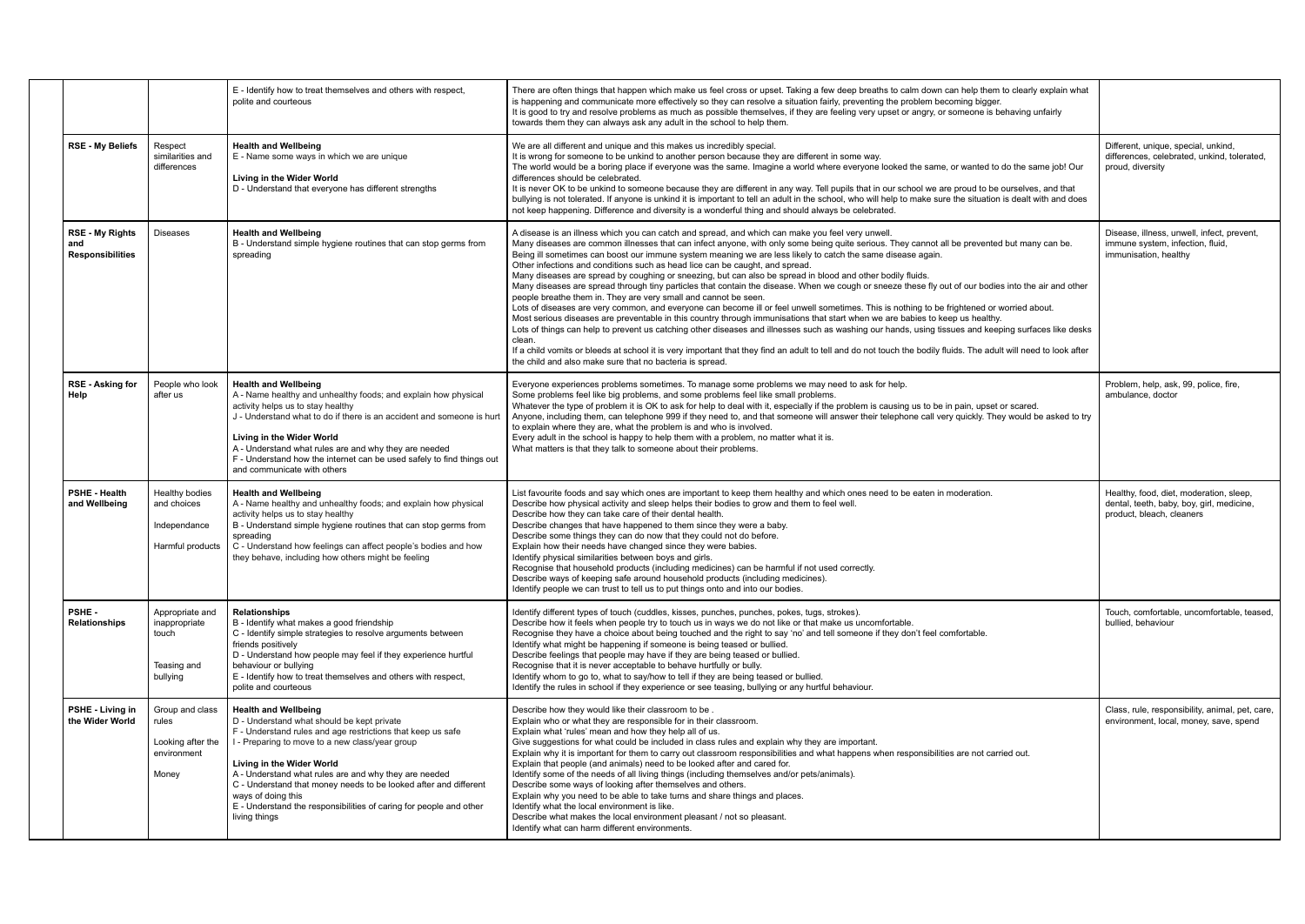|      |                             |                                            |                                                                                                                                                                                                                                                                                                                                                                                                                                                                                                                                                                                                                                                                                                                                                    | Suggest some ways people can care for the environment.<br>Identify what they can do / not do to help care for the environment<br>Recognise what money looks like.<br>Identify how money is obtained (won, borrowed, found, earned, presents).<br>Give some examples of some of the ways that money can be used (saved as well as spent).<br>Identify what might make someone want to spend or save their money.<br>Explain where money can be stored to keep it safe.                                                                                                                                                                                                                                                                                                                                                                                                                                                                                                                                                                                                                                                                                                                                                                                                                                                                                                                                                                                            |                                                                                                                                                       |
|------|-----------------------------|--------------------------------------------|----------------------------------------------------------------------------------------------------------------------------------------------------------------------------------------------------------------------------------------------------------------------------------------------------------------------------------------------------------------------------------------------------------------------------------------------------------------------------------------------------------------------------------------------------------------------------------------------------------------------------------------------------------------------------------------------------------------------------------------------------|------------------------------------------------------------------------------------------------------------------------------------------------------------------------------------------------------------------------------------------------------------------------------------------------------------------------------------------------------------------------------------------------------------------------------------------------------------------------------------------------------------------------------------------------------------------------------------------------------------------------------------------------------------------------------------------------------------------------------------------------------------------------------------------------------------------------------------------------------------------------------------------------------------------------------------------------------------------------------------------------------------------------------------------------------------------------------------------------------------------------------------------------------------------------------------------------------------------------------------------------------------------------------------------------------------------------------------------------------------------------------------------------------------------------------------------------------------------|-------------------------------------------------------------------------------------------------------------------------------------------------------|
| Yr 2 | RSE - Mv<br><b>Feelings</b> | Celebrate<br>strengths and<br>achievements | <b>Health and Wellbeing</b><br>C - Describe how to share feelings and identify when they need help<br>with feelings and that it is important to ask for help<br><b>Relationships</b><br>E - Identify how to talk about and share their opinions on things<br>that matter to them<br>Living in the Wider World<br>D - Understand that everyone has different strengths and<br>weaknesses                                                                                                                                                                                                                                                                                                                                                            | Self-esteem is how you feel about yourself. How you feel about yourself can impact on how well you feel you have done at something, how likely you<br>are to try new things, how much you think people will want to be your friend etc.<br>Having low self-esteem can make you feel that bad things are likely to happen and that no matter how hard you try things are unlikely to work out well.<br>Having high self-esteem is the opposite. You are more likely to feel that good things will happen, are happy to work hard and make sure they do as<br>you feel it will be worth it.<br>A personal goal is something that you would like to achieve and are prepared to work hard towards.<br>Everyone can feel unhappy with themselves sometimes. It is important not to allow these feelings to win and be in our head a lot of the time as this<br>can lower self-esteem.<br>It is important they talk to an adult in the school about their feelings. Every child in school is very special and has lots of strengths. We want to help<br>you all realise your goals.                                                                                                                                                                                                                                                                                                                                                                                   | Self esteem, good feeling, bad feeling,<br>personal goal, achieve, feelings, strength                                                                 |
|      | RSE - My Body               | Growth and<br>change                       | <b>Health and Wellbeing</b><br>A - Name foods that support good health and the risks of eating too<br>much sugar; and explaining what keeping healthy means and<br>different ways to keep healthy<br>B - Understand that medicines (including vaccinations and<br>immunisations and those that support allergic reactions) can help<br>people to stay healthy<br>G - Learn about growing and changing from young to old and how<br>people's needs change<br><b>Relationships</b><br>A - Identify common features of family life                                                                                                                                                                                                                    | From the moment we are made we are growing all the time, both physically, mentally and emotionally so that we can prepare for each next stage of<br>our life.<br>Our bodies physically change a lot as we grow from a baby, through childhood into being a teenager and then an adult. Girls stop growing in height<br>around the age of fifteen, and boys stop growing in height around the age of sixteen.<br>Everybody starts off as an egg that is not like the eggs that we eat, it is the size of a tiny dot!<br>A baby can be made in different ways, most often it is when a man and a woman have a special adult cuddle, where something amazing happens that<br>makes one of the tiny eggs inside the mummy's body grow.<br>The egg keeps on growing for nine months and then the baby is born. As the baby grows bigger, the mummy's tummy looks bigger too. A baby can<br>be born in different ways, most often it comes out of the mummy's vagina, which changes shape to allow for this to happen.<br>Reassure pupils that we all grow and develop differently because we are all different.<br>Remind pupils that if they feel worried or confused about how their body is changing and developing they should speak to an adult they trust about<br>this.                                                                                                                                                                                        | Physically, mentally, emotionally, baby,<br>child, teen, adult, height, egg, birth,<br>pregnant, woman, vagina, change, develop                       |
|      | RSE - My<br>Relationships   | Teasing and<br>bullying                    | <b>Health and Wellbeing</b><br>C - Describe how to share feelings and identify when they need help<br>with feelings and that it is important to ask for help<br>F - Recognise risk in simple everyday situations and what action to<br>take to minimise harm<br><b>Relationships</b><br>B - Understand how to ask for help if a friendship is making<br>them feel unhappy<br>C - Identify how to report bullying and the importance of telling<br>a trusted adult<br>D - Understand hurtful behaviour (offline and online) is not<br>acceptable<br>F - Identify how to respond if physical contact makes them feel<br>uncomfortable or unsafe<br>Living in the Wider World<br>E - Identify things they can do to help look after their environment | Being unkind to another person can make them feel very upset. This is never acceptable, whatever the reasons. In this school, bullying is taken very<br>seriously and the needs of both the target of the bullying and the people involved in the bullying will all be dealt with by the school.<br>Bullying is a bad thing to do.<br>Physical bullying includes pushing, poking, kicking, hitting, biting etc.<br>Verbal bullying includes name calling, spreading rumors, threatening, teasing, belittling, making animal sounds whenever they are near the child etc.<br>Emotional bullying includes isolating others, tormenting, hiding books, threatening gestures, pulling faces at, intimidating, excluding etc.<br>Sexual bullying includes unwanted physical contact, inappropriate touching, abusive comments, homophobic abuse ('you're so gay'), (transphobic<br>abuse) ('you're such a girl') etc.<br>Indirect bullying is the exploitation of individuals, for example a pupil or group of pupils targeting a vulnerable child (EAL/SEN etc.) to persuade them<br>to do things they do not fully understand.<br>Bullying can impact how someone feels about themselves. This can affect them both at the time and in the future.<br>Reassure pupils that if someone has been unkind to them or bullied them they should always tell an adult, in school who will work with them to stop<br>the bullying and help them feel good about themselves. | Bullying, unkind, physical, verbal,<br>emotional, sexual, hitting, kicking, poking,<br>biting, teasing, threatening, teasing,<br>tormenting, persuade |
|      | <b>RSE - My Beliefs</b>     | How people and<br>families are<br>unique   | <b>Health and Wellbeing</b><br>E - Name ways in which we are all unique<br>Relationships<br>E - Identify how to talk about and share their opinions on things<br>that matter to them<br>Living in the Wider World<br>D - Understand that everyone has different strengths and<br>weaknesses                                                                                                                                                                                                                                                                                                                                                                                                                                                        | We are all so unique that there has never been, and will never be, another person the same as us.<br>Even if you are a twin or triplet you may be very similar and connected, but there will always be something that makes you different in some way.<br>Our families are also very unique, as they are made up from different and unique people.<br>Being special and unique and having a unique family is something to be proud of.<br>Changing the things you do and making choices to please other people to 'fit in' may not make you happy. There has never been and will never be<br>another person the same as you, so it is good to enjoy this.                                                                                                                                                                                                                                                                                                                                                                                                                                                                                                                                                                                                                                                                                                                                                                                                        | People, family, friend, special, unique,<br>different, proud, fit in                                                                                  |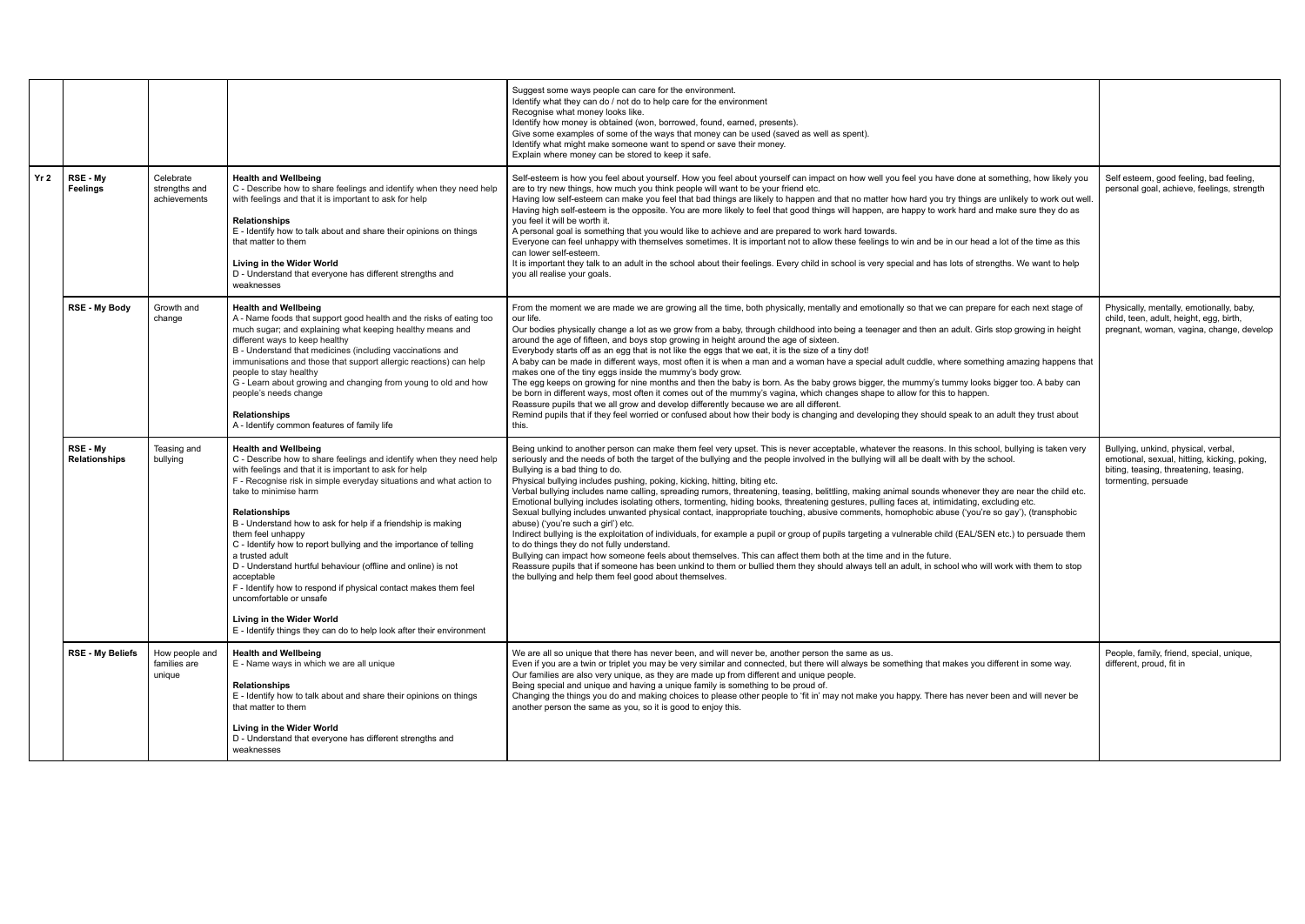|                 | <b>RSE - My Rights</b><br>and<br><b>Responsibilities</b> | Physical contact                                       | <b>Health and Wellbeing</b><br>C - Describe how to share feelings and identify when they need help<br>with feelings and that it is important to ask for help<br>D - Understand the importance of telling a trusted adult if they come<br>across something that scares them<br><b>Relationships</b><br>F - Identify how to respond if physical contact makes them feel<br>uncomfortable or unsafe<br>Living in the Wider World<br>A - Understand why different rules are needed for different situations                                                                                                                                                                                                                                               | Some touching feels nice. Some touching sometimes feels nice depending on who is doing it, where on your body you are being touched or what<br>mood you are in.<br>Some touching never feels nice. If touching is unwanted it may make you feel uncomfortable.<br>Some touch is not safe and may make you feel worried, scared or could hurt.<br>You have the right to say 'no' to any type of touching, whoever is doing it.<br>How comfortable we feel to be touched may depend on the mood we are in.<br>Sometimes we may be in the mood for a cuddle. Sometimes we may be in the mood to enjoy some personal space.<br>Personal space is an area around someone where they may feel uncomfortable for people to be in.<br>Their level of comfort may depend on the person who is within their personal space and the reason for it.<br>There are times that even though the type of touch and the person who is doing it is the same, we may not feel in the mood for it. This is an unwanted<br>touch.<br>There are times we allow someone into our personal space because there is something that they need to do for us. This is known as safe touch.<br>It is important to be aware that you may be comfortable or OK with a touch that someone else is uncomfortable with.<br>If you are ever touched in a way you do not feel comfortable with, they must tell an adult you trust, and to keep telling them if the uncomfortable touch<br>does not stop until it does. |
|-----------------|----------------------------------------------------------|--------------------------------------------------------|-------------------------------------------------------------------------------------------------------------------------------------------------------------------------------------------------------------------------------------------------------------------------------------------------------------------------------------------------------------------------------------------------------------------------------------------------------------------------------------------------------------------------------------------------------------------------------------------------------------------------------------------------------------------------------------------------------------------------------------------------------|----------------------------------------------------------------------------------------------------------------------------------------------------------------------------------------------------------------------------------------------------------------------------------------------------------------------------------------------------------------------------------------------------------------------------------------------------------------------------------------------------------------------------------------------------------------------------------------------------------------------------------------------------------------------------------------------------------------------------------------------------------------------------------------------------------------------------------------------------------------------------------------------------------------------------------------------------------------------------------------------------------------------------------------------------------------------------------------------------------------------------------------------------------------------------------------------------------------------------------------------------------------------------------------------------------------------------------------------------------------------------------------------------------------------------------------------------------------------------------|
|                 | <b>RSE - Asking for</b><br>Help                          | Secrets and<br>surprises                               | <b>Health and Wellbeing</b><br>D - Understand the importance of telling a trusted adult if they come<br>across something that scares them<br><b>Relationships</b><br>G - Identify the importance of not keeping adults' secrets (only<br>happy surprises that others will find out about eventually)<br>H - Identify who to ask for help and vocabulary to use when asking<br>for help and importance of keeping trying until they are heard                                                                                                                                                                                                                                                                                                          | A surprise is something nice which is shared in time. A secret is different from a surprise.<br>Secrets are kept from people with the intention that they will never find out and can make us feel uncomfortable to keep.<br>It can sometimes be hard to know the difference between a secret and a surprise but if anything makes them feel uncomfortable, worried or afraid<br>they should always tell a trusted adult about it.<br>A surprise is something nice that someone does for someone else, who will find out about it in time.<br>No one should ever ask them to keep a secret that makes them feel uncomfortable, worried or afraid.<br>If someone does this, the best thing to do is to tell an adult that they trust, and even if they find this difficult to do, they will feel better afterwards.<br>In this school they can talk to any adult and the adult will listen and help them to deal with the situation.                                                                                                                                                                                                                                                                                                                                                                                                                                                                                                                                              |
|                 | <b>PSHE - Health</b><br>and Wellbeing                    | Managing<br>feelings<br>Privacy and<br>asking for help | <b>Health and Wellbeing</b><br>B - Understand that medicines (including vaccinations and<br>immunisations and those that support allergic reactions) can help<br>people to stay healthy<br>C - Describe how to share feelings and identify when they need help<br>with feelings and that it is important to ask for help<br>D - Understand the importance of telling a trusted adult if they come<br>across something that scares them<br>H - Understand how to manage when finding things difficult<br>J - Identify ways to keep safe in familiar and unfamiliar environments<br>and how to get help in an emergency (how to dial 999 and what to<br>say)<br>Living in the Wider World<br>F - Recognise that not all information seen online is true | Describe different feelings (both good and not so good) and where these are felt in the body.<br>Recognise that some feelings may feel stronger than others.<br>Describe when people might experience different feelings and how this can affect their behaviour.<br>Identify strategies to help manage different feelings, especially when feeling not so good.<br>Explain what is meant by privacy or 'keeping something private'.<br>Identify why it is important to keep some things private.<br>Recognise times when they and others want or have the right to privacy.<br>Recognise that it is important to respect someone's privacy.<br>Recognise that they feel unsure, uncomfortable or hurt about something they have been asked to keep private, that they should tell an adult they trust<br>(even if they have been asked to keep this private).                                                                                                                                                                                                                                                                                                                                                                                                                                                                                                                                                                                                                   |
|                 | PSHE-<br>Relationships                                   | Types of<br>behaviour                                  | <b>Relationships</b><br>C - Identify how to report bullying and the importance of telling<br>a trusted adult<br>D - Understand hurtful behaviour (offline and online) is not<br>acceptable<br>E - Identify how to talk about and share their opinions on things<br>that matter to them                                                                                                                                                                                                                                                                                                                                                                                                                                                                | Describe what fair and unfair / right and wrong means to them.<br>Describe acts of kindness and the effect it has on the person and on other people.<br>Recognise when behaviour is not ok and identify what they can do in such situations and afterwards, including identifying when and who to tell.<br>Identify how someone's behaviour can affect how they feel and how others feel.<br>Give examples of how to behave to affect others positively.<br>Describe or demonstrate simple strategies to help manage their own behaviour.                                                                                                                                                                                                                                                                                                                                                                                                                                                                                                                                                                                                                                                                                                                                                                                                                                                                                                                                        |
|                 | PSHE - Living in<br>the Wider World                      | Groups and<br>communities<br>Money and<br>saving       | Living in the Wider World<br>B - Recognise the different roles and responsibilities people have in<br>their community<br>C - Understand forms that money comes in and that money comes<br>from different sources                                                                                                                                                                                                                                                                                                                                                                                                                                                                                                                                      | Identify the range of groups they belong to (friends, class, year group, faith).<br>Explain their own and others roles within the groups.<br>Describe how it feels to be a member of a group and what they do.<br>Describe the different rights and responsibilities they have in the groups they belong to.<br>Explain how group members make sure everyone feels included.<br>Describe different kinds of money (coins and paper) and different ways of paying for things (cheques, cards, online).<br>Explain how money is obtained.<br>Give examples of some of the choices they might have about spending or saving money and what helps them decide.<br>Identify how people keep track of what money is spent or saved and why this is important.                                                                                                                                                                                                                                                                                                                                                                                                                                                                                                                                                                                                                                                                                                                          |
| YR <sub>3</sub> | RSE - My<br><b>Feelings</b>                              | Strengths, goals<br>and aspirations                    | <b>Health and Wellbeing</b><br>C - Use a varied vocabulary to use when talking about feelings and<br>how to express feelings<br>E - Recognise their individuality and personal qualities<br>F - Understand reasons for following and complying with regulations<br>and restrictions                                                                                                                                                                                                                                                                                                                                                                                                                                                                   | Our views about ourselves can change over time but it is important to be kind to ourselves.<br>Self-esteem is the way we feel about ourselves.<br>Some people have high self-esteem and some people have low self-esteem.<br>Self-esteem can vary throughout a person's life depending on their experiences.<br>Identify what jobs look interesting.<br>Identify jobs we might like to do when we are older.<br>Identify some skills we may need to complete some of these jobs.                                                                                                                                                                                                                                                                                                                                                                                                                                                                                                                                                                                                                                                                                                                                                                                                                                                                                                                                                                                                 |

| your body you are being touched or what                                                                         | Touch, unwanted, uncomfortable,<br>comfortable, personal space, unwanted<br>touch, wanted touch      |
|-----------------------------------------------------------------------------------------------------------------|------------------------------------------------------------------------------------------------------|
| sonal space.                                                                                                    |                                                                                                      |
| t.<br>not feel in the mood for it. This is an unwanted                                                          |                                                                                                      |
| to do for us. This is known as safe touch.<br>fortable with.<br>to keep telling them if the uncomfortable touch |                                                                                                      |
| ifortable to keep.<br>them feel uncomfortable, worried or afraid                                                | Surprise, secret, comfortable,<br>uncomfortable, trusted adult, worried,<br>afraid, trust            |
| cult to do, they will feel better afterwards.                                                                   |                                                                                                      |
| private, that they should tell an adult they trust                                                              | Feelings, body, behaviour, manage, private                                                           |
| cluding identifying when and who to tell.                                                                       | Fair, unfair, right, wrong, kindness,<br>behaviour, feelings, manage                                 |
|                                                                                                                 | Group, community, friend, family, faith,<br>member, rights, responsibilities, money,<br>paying, save |
| ards, online).                                                                                                  |                                                                                                      |
| s them decide.                                                                                                  |                                                                                                      |
|                                                                                                                 | Strength, goal, aspiration, self-esteem,<br>experience, job, career, skill                           |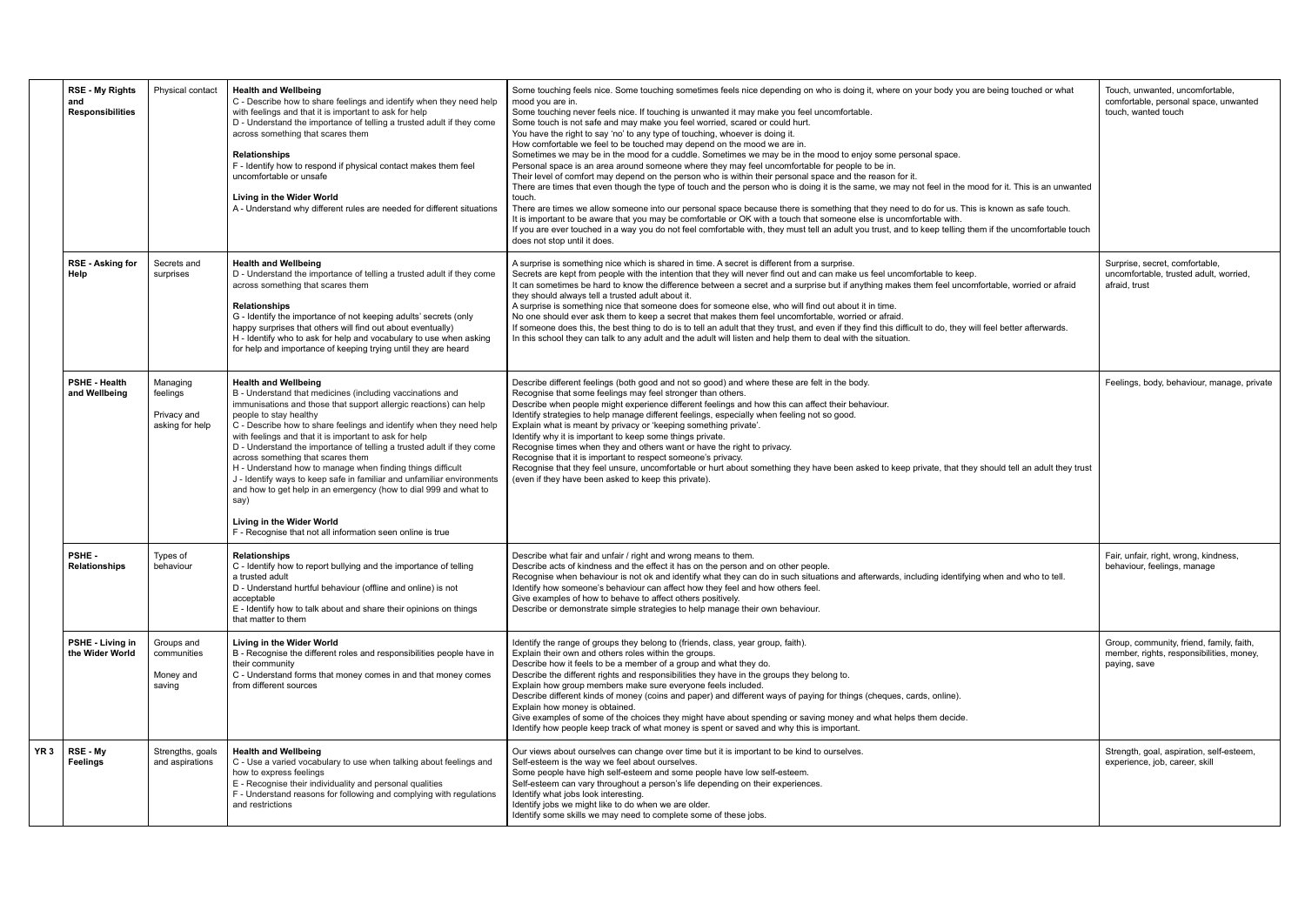|                                                          |                                                    | G Understand how hygiene routines change during the time of<br>puberty, the importance of keeping clean and how to maintain<br>personal hygiene<br>H - Recognise change and loss, including death<br>I - Recognise strategies to manage transitions between classes and<br>key stages<br>J - Understand what is meant by first aid<br><b>Relationships</b><br>C - Understand that healthy friendships make people feel included<br>and recognise when others may feel lonely or excluded<br>E - Recognise the importance of self-respect and that everyone,<br>including them, should expect to be treated politely and with respect<br>by others          |                                                                                                                                                                                                                                                                                                                                                                                                                                                                                                                                                                                                                                                                                                                                                                                                                                                                                                                                                                                                                                                                                                                                                                                                                                                                                                                                                                                                                                                                                                                                 |
|----------------------------------------------------------|----------------------------------------------------|------------------------------------------------------------------------------------------------------------------------------------------------------------------------------------------------------------------------------------------------------------------------------------------------------------------------------------------------------------------------------------------------------------------------------------------------------------------------------------------------------------------------------------------------------------------------------------------------------------------------------------------------------------|---------------------------------------------------------------------------------------------------------------------------------------------------------------------------------------------------------------------------------------------------------------------------------------------------------------------------------------------------------------------------------------------------------------------------------------------------------------------------------------------------------------------------------------------------------------------------------------------------------------------------------------------------------------------------------------------------------------------------------------------------------------------------------------------------------------------------------------------------------------------------------------------------------------------------------------------------------------------------------------------------------------------------------------------------------------------------------------------------------------------------------------------------------------------------------------------------------------------------------------------------------------------------------------------------------------------------------------------------------------------------------------------------------------------------------------------------------------------------------------------------------------------------------|
|                                                          |                                                    | Living in the Wider World<br>D - Identify the kind of job that they might like to do when they are<br>older                                                                                                                                                                                                                                                                                                                                                                                                                                                                                                                                                |                                                                                                                                                                                                                                                                                                                                                                                                                                                                                                                                                                                                                                                                                                                                                                                                                                                                                                                                                                                                                                                                                                                                                                                                                                                                                                                                                                                                                                                                                                                                 |
| <b>RSE - My Body</b>                                     | Body change<br>and care                            | <b>Health and Wellbeing</b><br>C - Use a varied vocabulary to use when talking about feelings and<br>how to express feelings<br>G Understand how hygiene routines change during the time of<br>puberty, the importance of keeping clean and how to maintain<br>personal hygiene                                                                                                                                                                                                                                                                                                                                                                            | It is important to have a common language when talking about the body so everyone is clear what is being discussed. It is also good to become<br>confident to use the correct scientific words comfortably.<br>Explain that all bodies are different. People are different heights, have different colour skin, different shoe sizes, hair colour etc.<br>Explain how bacteria on our hands spread in the same way.<br>We have a responsibility to keep our own bodies clean and to prevent spreading bacteria to others.<br>Washing hands can help to clean bacteria off and prevent the spread of germs when hands are properly washed.<br>As we grow older and mature our bodies will continually change throughout our lives.<br>Our bodies are all uniquely different and that this is completely natural and should be celebrated.<br>It is important to be positive about our bodies, to keep them healthy and have positive attitudes towards our natural bodies.<br>It is never OK to be unkind towards someone because their body is different in some way.                                                                                                                                                                                                                                                                                                                                                                                                                                                           |
| RSE - My<br>Relationships                                | Attributes of<br>positive healthy<br>relationships | <b>Health and Wellbeing</b><br>B - Identify how to maintain hygiene and explain the impact of<br>lifestyle choices on health<br>G Understand how hygiene routines change during the time of<br>puberty, the importance of keeping clean and how to maintain<br>personal hygiene                                                                                                                                                                                                                                                                                                                                                                            | A relationship describes how people are connected to each other.<br>They may be connected by blood such as a parent or brother/sister, through marriage/civil partnership, by choosing to spend time with and care for<br>each other, such as a friendship or when in a relationship and have chosen not to get married or enter a civil partnership.<br>Reassure pupils that all relationships are valuable if they are meaningful to the people within them.<br>All types of relationships are important.<br>It is important that people in the relationship love, respect and take care of each other in a healthy and respectful way<br>Reassure pupils that there are a diverse range of relationships, all are valuable if they are important to the people involved in them.<br>Remind pupils that it is important that the people in the relationship love, respect and take care of each other in a healthy, respectful way.                                                                                                                                                                                                                                                                                                                                                                                                                                                                                                                                                                                           |
| <b>RSE - My Beliefs</b>                                  | Challenge<br>gender<br>stereotypes                 | <b>Health and Wellbeing</b><br>E - Recognise their individuality and personal qualities<br><b>Relationships</b><br>C - Understand that healthy friendships make people feel included<br>and recognise when others may feel lonely or excluded<br>E - Recognise the importance of self-respect and that everyone,<br>including them, should expect to be treated politely and with respect<br>by others<br>F - Recognise privacy and personal boundaries<br>Living in the Wider World<br>B - Identify about the different groups that make up the community<br>and what living in a community means<br>E - Identify how to show care and concern for others | Your gender describes how much you feel like a boy, or a girl.<br>Some people believe that there are certain ways that people should behave, think and feel because they are born as a boy or a girl.<br>This includes how they dress, the toys they play with and the jobs they later do as an adult.<br>This view is called a stereotype. In this case it is a gender stereotype.<br>Reassure pupils that there are not necessarily right or wrong answers to the statements, it is more that it reflects their personal opinion.<br>Reassure pupils that there are a diverse range of relationships, all are valuable if they are important to the people involved in them.<br>Remind pupils that it is important that the people in the relationship love, respect and take care of each other in a healthy, respectful way.                                                                                                                                                                                                                                                                                                                                                                                                                                                                                                                                                                                                                                                                                                |
| <b>RSE - My Rights</b><br>and<br><b>Responsibilities</b> | Right to protect<br>body from<br>unwanted touch    | <b>Health and Wellbeing</b><br>G Understand how hygiene routines change during the time of<br>puberty, the importance of keeping clean and how to maintain<br>personal hygiene<br><b>Relationships</b><br>E - Recognise the importance of self-respect and that everyone,<br>including them, should expect to be treated politely and with respect<br>by others<br>F - Recognise privacy and personal boundaries                                                                                                                                                                                                                                           | Our bodies belong to us, and that we have a right to keep our bodies private when we want to, and a responsibility to make sure we do not touch<br>other people in a way that might make them feel uncomfortable.<br>Some touches feel comfortable, nice and may make us feel safe and happy.<br>Some touches can feel uncomfortable but safe, these may make us feel embarrassed or awkward.<br>Some touches can feel uncomfortable and unsafe, these may make us feel hurt or scared.<br>For someone born as a girl, the 'private parts' are called a vagina (everything on the inside of the private part of their body) and breasts (the extra<br>tissue that develops on their chest as they grow older).<br>Tell pupils that these are the scientific names to describe these parts of the body. It is important that they learn them and feel comfortable to use them<br>in case they ever need to talk about these parts of their body<br>Reassure pupils that it is OK to touch your own body, although some parts of the body and some touching is done in private, like when we go to the<br>toilet. Remind pupils that it is not OK for someone to touch them without their permission in or in a way that makes them feel uncomfortable. As<br>everyone has different ideas about what is comfortable it can be helpful to ask someone before touching them.<br>Reassure pupils we all have different levels of comfort, they have the right to choose what they find comfortable and an uncomfortable touch. They |

| Body, changes, care, bacteria, clean,                                                                                    |
|--------------------------------------------------------------------------------------------------------------------------|
| bacteria, germ, unique                                                                                                   |
|                                                                                                                          |
| Relationship, parent, brother, sister.<br>Marriage, civil partnership, meaningful,<br>valuable, respect, diverse         |
|                                                                                                                          |
| Gender, stereotype, relationship, valuable,<br>opinion, respect, love, diverse                                           |
|                                                                                                                          |
| Private, touch, comfortable, uncomfortable,<br>safe, unsafe, private part, penis, testicles,<br>vagina, breasts, comfort |
|                                                                                                                          |
|                                                                                                                          |
|                                                                                                                          |
|                                                                                                                          |
|                                                                                                                          |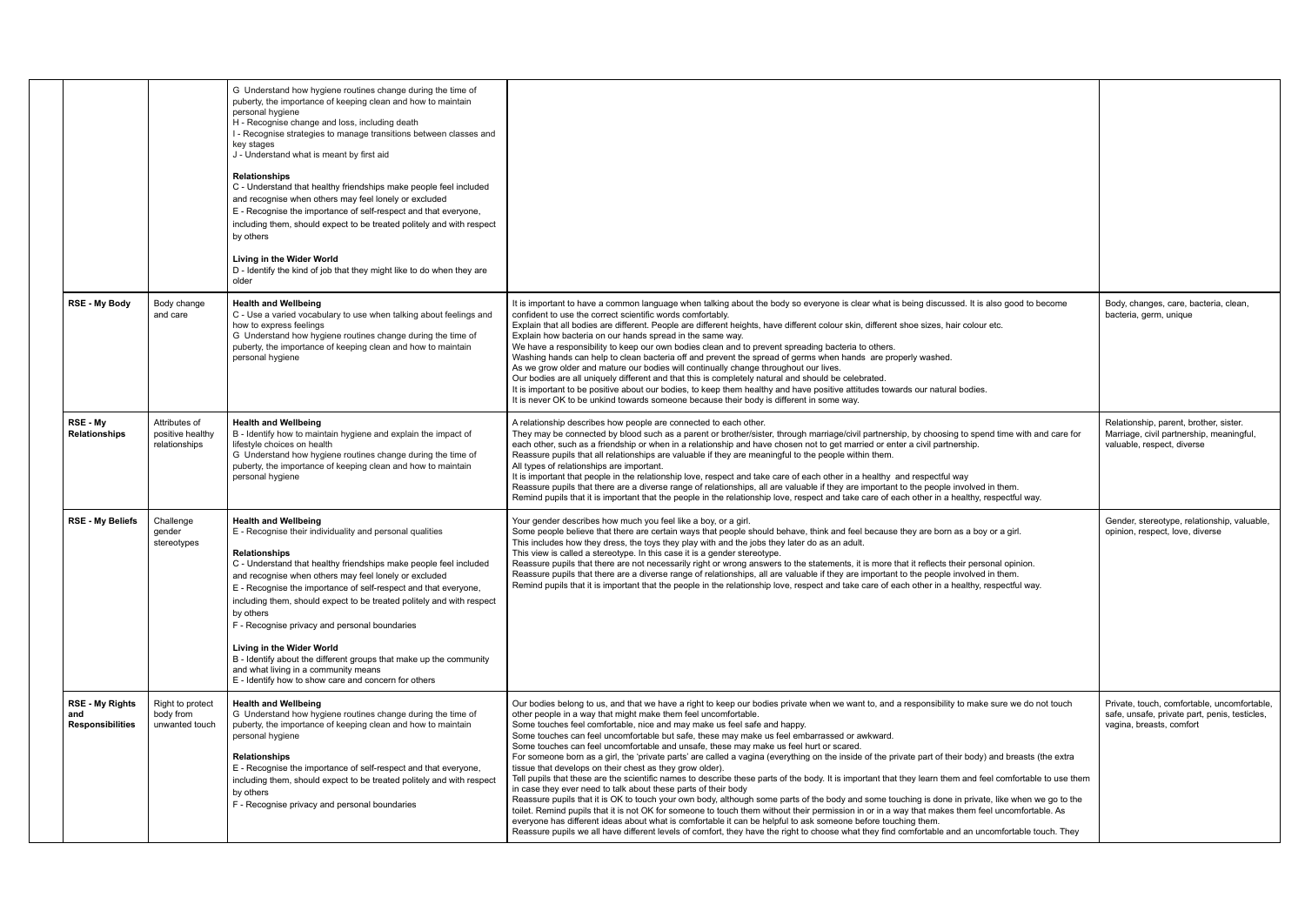|                 |                                       |                                                                                                           | G - Identify how to respond safely and appropriately to adults they<br>may encounter (in all contexts including online) whom they do not<br>know                                                                                                                                                                                                                                                                                                                                                                                                                                                                  | have a right to keep their body private when they want to and a responsibility to make sure they do not touch other people in a way that might make<br>them feel uncomfortable.<br>Emphasise that they must tell an adult they trust if anyone makes them feel uncomfortable in any way so that the person can make sure it stops<br>happening.                                                                                                                                                                                                                                                                                                                                                                                                                                                                                                                                                                                                                                                                                                                                                                                                                                                           |                                                                                                                                                        |
|-----------------|---------------------------------------|-----------------------------------------------------------------------------------------------------------|-------------------------------------------------------------------------------------------------------------------------------------------------------------------------------------------------------------------------------------------------------------------------------------------------------------------------------------------------------------------------------------------------------------------------------------------------------------------------------------------------------------------------------------------------------------------------------------------------------------------|-----------------------------------------------------------------------------------------------------------------------------------------------------------------------------------------------------------------------------------------------------------------------------------------------------------------------------------------------------------------------------------------------------------------------------------------------------------------------------------------------------------------------------------------------------------------------------------------------------------------------------------------------------------------------------------------------------------------------------------------------------------------------------------------------------------------------------------------------------------------------------------------------------------------------------------------------------------------------------------------------------------------------------------------------------------------------------------------------------------------------------------------------------------------------------------------------------------|--------------------------------------------------------------------------------------------------------------------------------------------------------|
|                 | <b>RSE - Asking for</b><br>Help       | <b>Differences</b><br>between secrets<br>and surprises                                                    | <b>Health and Wellbeing</b><br>C - Use a varied vocabulary to use when talking about feelings and<br>how to express feelings<br>F - Understand reasons for following and complying with regulations<br>and restrictions<br><b>Relationships</b><br>D - Recognise if a friendship is making them feel unsafe or<br>uncomfortable and how to manage this and ask for support<br>E - Recognise the importance of self-respect and that everyone,<br>including them, should expect to be treated politely and with respect<br>by others<br>F - Recognise privacy and personal boundaries                              | A surprise is different from a secret. It is nice to keep a surprise for something special and exciting such as a birthday party or a present.<br>A secret is something that is not meant to be shared in order to hide something bad.<br>It is important to tell an adult they trust if someone has asked them to keep a secret that is worrying them.<br>A surprise is something nice that for someone else, that they will find out about in the end.<br>You can tell other people but not the person/people who the surprise is for.<br>Remind pupils that secrets which make them feel worried should always be shared with an adult that they trust and not kept as a secret, even if they<br>have been threatened that something bad will happen if they share the secret.<br>Reassure pupils that it is important to share a secret with an adult they trust, even if they have been threatened that something bad will happen to<br>them if they tell someone.<br>Remind pupils that it is not OK to ask someone to keep a secret for you, but to ask them to help you to do the right thing and deal with the situation.                                                                        | Surprise, secret, special, share, hide, trust                                                                                                          |
|                 | <b>PSHE - Health</b><br>and Wellbeing | <b>Balanced diet</b><br>Changes in life<br>Managing risk in<br>familiar<br>situations                     | <b>Health and Wellbeing</b><br>A - Understand how to make informed decisions about health and<br>about the elements of a balanced, healthy lifestyle<br>B - Identify how to maintain hygiene and explain the impact of<br>lifestyle choices on health<br>G Understand how hygiene routines change during the time of<br>puberty, the importance of keeping clean and how to maintain<br>personal hygiene<br>K - Learn about the risks and effects of legal drugs common to<br>everyday life<br>Living in the Wider World<br>F - Recognise things appropriate to share and things not be shared<br>on social media | Recognise what makes a balanced diet. Identify what food they think should be eaten regularly to maintain good health.<br>Identify what or who helps them decide what to eat and drink.<br>Recognise when they have opportunities to make choices about food and drink.<br>Give examples of when someone might experience change (at school).<br>Recognise that change might bring a variety of feelings, including not so good feelings (such as sadness or worry).<br>Identify what people can do to help manage the changes they might experience and how to manage feelings to help themselves feel better.<br>Recognise the importance of sharing and expressing feelings about change or loss, and some ways of doing this.<br>Give examples of what is meant by risk, danger and hazard. Identify potential risk in different familiar situations.<br>Identify whether a risk is appropriate for them to manage themselves. Describe or demonstrate how to manage risk safely (e.g. crossing the road).<br>Identify where they can get help if they feel a situation is risky or dangerous.                                                                                                        | Diet, balanced, health, food, drink, risk,<br>danger, hazard, safe, dangerous                                                                          |
|                 | PSHE-<br><b>Relationships</b>         | Maintaining good<br>relationships<br>Solving disputes<br>amongst peers                                    | Relationships<br>A - Recognise that there are different types of relationships<br>B - Recognise the importance of friendships<br>C - Understand that healthy friendships make people feel included<br>and recognise when others may feel lonely or excluded<br>D - Recognise if a friendship is making them feel unsafe or<br>uncomfortable and how to manage this and ask for support<br>H - Recognise that personal behaviour can affect other people                                                                                                                                                           | Describe how people in different relationships show they care for and value each other.<br>Describe how people can make friends with others. Identify what makes a friendship good and how they know.<br>Identify peaceful ways to solve problems that might arise in friendships.<br>Give examples of causes of arguments in the classroom, playground or other.<br>Describe feelings when disputes and conflicts occur.<br>Identify what can help and not help when trying to argue.<br>Demonstrate strategies for solving arguments with peers.<br>Dive examples of when they have helped give useful feedback or support to others.<br>Describe what changes when 'joking' or 'playful teasing' becomes hurtful to another.<br>Give a definition of 'bullying'<br>Identify how, where and when hurtful teasing and bullying can happen (including online).<br>Describe how teasing, bullying and aggression can make someone feel.<br>Describe some ways of responding if they experience or witness bullying.<br>Explain the importance of telling someone if they know (or think they know) this is happening.<br>Identify who to ask for help or report to, what to say and what will happen next. | Relationship, care, love, value, family,<br>friend, feelings, argue, teasing, bullying,<br>aggression                                                  |
|                 | PSHE - Living in<br>the Wider World   | Difference and<br>diversity<br>Values and<br>customs<br>Budgeting<br>Sustainability of<br>the environment | Living in the Wider World<br>A - Recognise reasons for rules and laws<br>B - Identify about the different groups that make up the community<br>and what living in a community means<br>C - Identify the different ways to pay for things and ways of keeping<br>money safe                                                                                                                                                                                                                                                                                                                                        | Identify that people living in the UK come from different origins.<br>Recognise that people have moved to the UK from all around the world at different times and for different reasons.<br>Recognise that people also move from the UK to other places in the world.<br>Identify some of the different religious and ethnic identities of people living in the UK.<br>Give examples of their own family/community customs or traditions.<br>Identify how people can keep track of money such as by keeping financial records (to know how much they have saved or spent) and how this can<br>help them budget (know how much they have left to save or spend).<br>Identify what the earth's resources are used for (electricity, heating, food, paper, fuel etc.).<br>Identify that there is a limited supply of the earth's resources.<br>Recognise that if one group of people use all the resources there are not enough for others and how this relates to the environment.<br>Describe or demonstrate what can be done in school to help environmental sustainability (e.g. paper recycling, saving water, composting, saving<br>energy).                                                           | Origin, religion, ethnicity, diversity,<br>community, custom, tradition, money,<br>budget, sustainability, environment, recycle,<br>composting, energy |
| YR <sub>4</sub> | RSE - My<br>Feelings                  | Emotions                                                                                                  | <b>Health and Wellbeing</b><br>C - Recognise that feelings can change over time and range in<br>intensity<br>F - Identify how to predict, assess and manage risk in different<br>situations                                                                                                                                                                                                                                                                                                                                                                                                                       | Emotions are the way we feel inside and they can affect how we feel about ourselves, other people and how we behave.<br>Some people are able to express their emotions in a helpful way, some people express their emotions in an unhelpful way and some people try to<br>hide their emotions.<br>Happy – doing something you enjoy, someone saying something nice to you<br>Sad - someone dying, falling out with a friend, cancelling something nice because you are ill                                                                                                                                                                                                                                                                                                                                                                                                                                                                                                                                                                                                                                                                                                                                | Emotion, behave, behaviour, happy, sad,<br>angry, surprised, scared, worried, calm,<br>nervous, anxious, excited, empathy                              |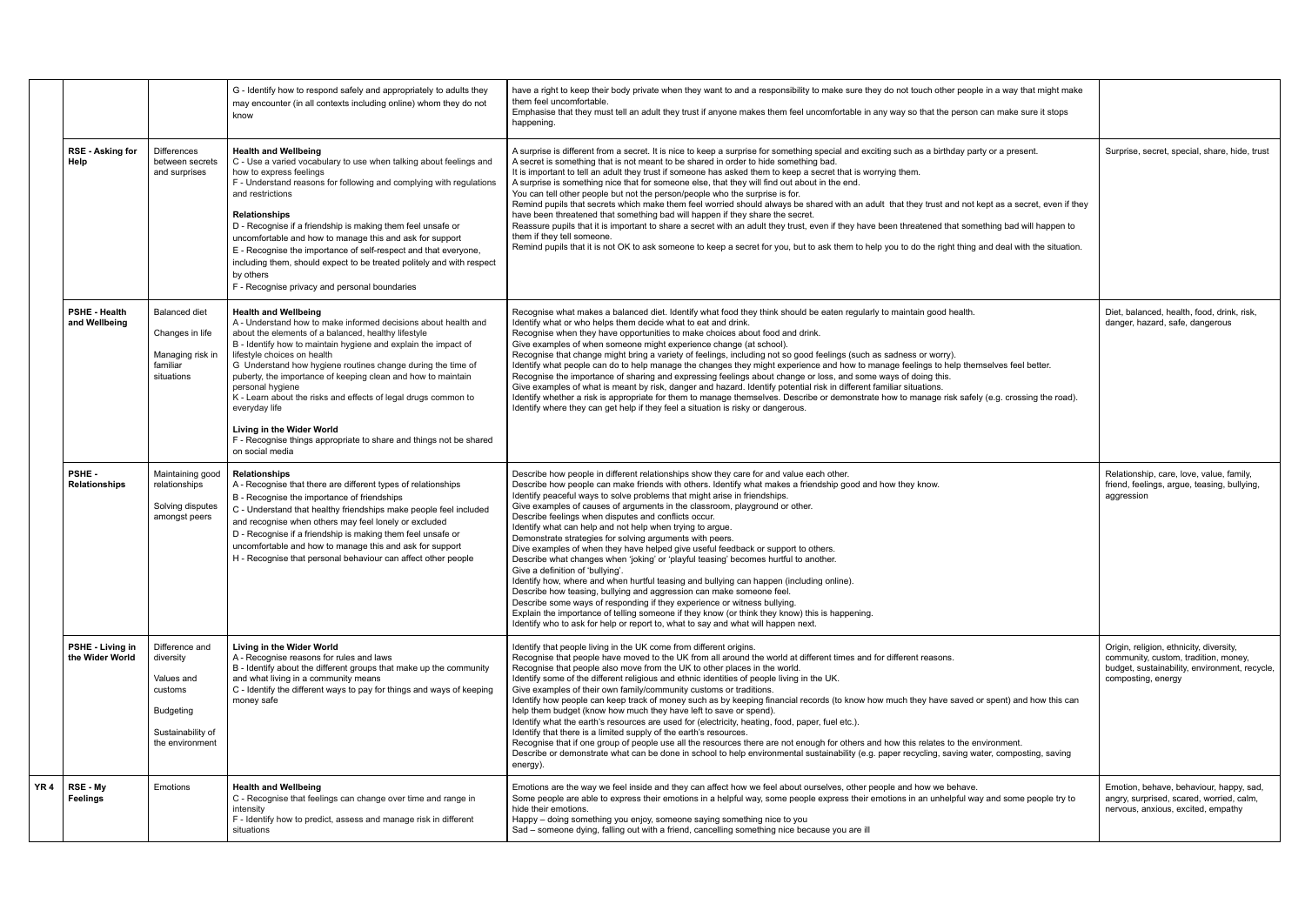|  |                                                          |                                                                           | I - Identify strategies to manage transitions between classes and key<br>stages<br><b>Relationships</b><br>B - Identify strategies for building positive friendships<br>C - Identify strategies for how to include people in friendships<br>D - Identify the impact of bullying and the consequences of hurtful<br>behaviour<br>F - Identify privacy and personal boundaries                                                                                                                                                                                                                                                                    | Angry – being hit or kicked, being unfairly treated, not getting what you want<br>Surprised - finding out a friend has said unkind things about you, being given a present<br>Scared – being in pain, getting lost, watching something on the news<br>We are all different and may therefore feel different emotions to the same things or may react to an emotion differently. It is important that we try to<br>recognise and understand our emotions and those of other people. Being able to do this can help us to behave positively<br>Deep breathing delivers more oxygen to the brain, releases toxins and relaxes muscles. Deep breathing is something they can do before, during or<br>after experiencing a strong emotion to help calm their body and brain, enabling them to manage difficult emotions more easily.<br>Empathy is the ability to imagine how someone feels. For example, feeling sad when someone else feels sad. This is sometimes referred to as<br>'wearing another person's shoes'.<br>Having empathy can help us to consider how a person might be feeling, so we can respond appropriately to them. |                                                                                                                                                                   |
|--|----------------------------------------------------------|---------------------------------------------------------------------------|-------------------------------------------------------------------------------------------------------------------------------------------------------------------------------------------------------------------------------------------------------------------------------------------------------------------------------------------------------------------------------------------------------------------------------------------------------------------------------------------------------------------------------------------------------------------------------------------------------------------------------------------------|---------------------------------------------------------------------------------------------------------------------------------------------------------------------------------------------------------------------------------------------------------------------------------------------------------------------------------------------------------------------------------------------------------------------------------------------------------------------------------------------------------------------------------------------------------------------------------------------------------------------------------------------------------------------------------------------------------------------------------------------------------------------------------------------------------------------------------------------------------------------------------------------------------------------------------------------------------------------------------------------------------------------------------------------------------------------------------------------------------------------------------------|-------------------------------------------------------------------------------------------------------------------------------------------------------------------|
|  | <b>RSE - My Body</b>                                     | Body changes<br>and puberty                                               | <b>Health and Wellbeing</b><br>C - Recognise that feelings can change over time and range in<br>intensity<br>G - Identify the external genitalia and internal reproductive organs<br>and human reproduction<br><b>Relationships</b><br>A - Recognise and respect that there are different types of family<br>structure                                                                                                                                                                                                                                                                                                                          | Changing and growing up can be very exciting, and it can help to know what to expect.<br>We all started as an egg, but not an egg such as one you enjoy eating, a very tiny egg.<br>The egg is a single cell that splits into two cells, and keeps doubling to four, eight, sixteen, thirty-two. This collection of cells is called a foetus.<br>At approximately eight weeks, the foetus is the size of a kidney bean and has a head, little arms and legs. At approximately 24 weeks, the mother will<br>look pregnant and be able to feel the baby moving around inside her. At approximately 40 weeks, the baby is ready to be born.<br>The average baby measures 50cm when it is born.<br>As a foetus grows and changes fast and a baby grows and changes fast after it is born, children continue to grow and change as they become<br>teenagers and then adults. Some of these changes are known as puberty. Puberty is a time when we change from being a child to being a young<br>adult. The body and emotions are very busy during puberty. It is helpful to be ready for puberty so you know what to expect.              | Changing, growing, puberty, egg, foetus,<br>baby, children, teenager, adult                                                                                       |
|  | RSE - My<br><b>Relationships</b>                         | Acceptable and<br>unacceptable<br>physical<br>behaviour                   | <b>Health and Wellbeing</b><br>D - Identify the importance of keeping personal information private<br>E - Recognise personal identity and what contributes to who we are<br>J - Recognise basic techniques for dealing with common injuries<br><b>Relationships</b><br>E - Respecting the differences and similarities between people and<br>recognising what they have in common with others<br>F - Identify privacy and personal boundaries<br>G - Understand about seeking and giving permission (consent) in<br>different situations<br>H - Recognise where to get advice and report concerns if worried<br>about their own personal safety | People have different ideas about what is appropriate behaviour. Different ideas are fine, although there are some things that are never acceptable to<br>do to another person or for someone to do to you. A public place is somewhere where other people can see you.<br>A private place is somewhere where people cannot see you, are less able to see you or where only a few other trusted people may be.<br>People may have different views based on their culture and family values, and that this is OK.<br>We do not usually use our opposite hand to draw, it can feel uncomfortable. In the same way, some touches can feel uncomfortable.<br>It is important to tell a trusted adult if anyone touches them in a way that makes them feel uncomfortable, in pain or that they find scary. It is the right<br>thing to do even if they have been told that something bad will happen to them if they do.                                                                                                                                                                                                                   | Behaviour, acceptable, unacceptable,<br>public, private, culture, family values, trust,<br>comfortable, uncomfortable                                             |
|  | <b>RSE - My Beliefs</b>                                  | Differences and<br>similarities<br>between people<br>from many<br>factors | <b>Relationships</b><br>A - Recognise and respect that there are different types of family<br>structure<br>E - Respecting the differences and similarities between people and<br>recognising what they have in common with others<br>Living in the Wider World<br>B - Understand what diversity means and the benefits of living in a<br>diverse community; about valuing diversity within communities                                                                                                                                                                                                                                          | Being different should feel positive and that it is important that we celebrate the ways in which we have both similarities and differences.<br>Everyone has things that are similar to other people and things that are different to other people.<br>It is never OK to be unkind towards someone because they are different in some way.<br>Families all have differences and similarities. For example, some people have one mum, two mums, a mum and dad, a foster dad or live with<br>grandparents and many more.<br>In the same way it is good that we have differences and similarities, it is also great that our families can be similar and different.<br>We all have different likes and dislikes.<br>It is never OK for anyone to be unkind towards another person because they are different in some way.<br>Everyone should celebrate themselves, be proud of themselves and the best version of themselves that they can be.                                                                                                                                                                                           | Different, similar, families, celebrate, mum,<br>dad, stepmum, stepdad, sister, brother,<br>stepsister, stepbrother, halfsister,<br>halfbrother, grandma, grandad |
|  | <b>RSE - My Rights</b><br>and<br><b>Responsibilities</b> | Marriage is a<br>commitment                                               | <b>Health and Wellbeing</b><br>C - Recognise that feelings can change over time and range in<br>intensity<br>E - Recognise personal identity and what contributes to who we are<br><b>Relationships</b><br>A - Recognise and respect that there are different types of family<br>structure<br>F - Identify privacy and personal boundaries<br>G - Understand about seeking and giving permission (consent) in<br>different situations<br>Living in the Wider World<br>B - Understand what diversity means and the benefits of living in a<br>diverse community; about valuing diversity within communities                                      | Marriage is a commitment that some people choose to make, showing that they are committed to each other for life.<br>Marriage is a legal commitment and should always be a choice. Some people make the decision not to be married and this is OK. What matters is<br>that people choose to be in a relationship and that the relationship is loving and respectful.<br>Two people get married to each other through a wedding. This can be a man and a woman, two women or two men. The wedding day should always<br>feel like a happy and special day, which the wedding couple can look back on with good memories.<br>Different faiths have different traditions and customs.<br>In some cultures it is common for parents or other family members to suggest a husband or wife for their child, but the people getting married can<br>decide if they want to or not. This is called an 'Arranged Marriage'. In an arranged marriage the wedding may take place quite quickly. The basis of<br>the marriage is that the two people have committed to grow their love for each other throughout the rest of their lives            | Marriage, commitment, legal, choice,<br>relationship, loving, respectful, wedding,<br>faith, tradition, customs, arranged marriage                                |
|  | <b>RSE - Asking for</b><br>Help                          | Recognise when<br>people may need<br>help                                 | Relationships<br>D - Identify the impact of bullying and the consequences of hurtful<br>behaviour<br>F - Identify privacy and personal boundaries<br>G - Understand about seeking and giving permission (consent) in<br>different situations<br>H - Recognise where to get advice and report concerns if worried                                                                                                                                                                                                                                                                                                                                | People may put us under pressure to do things that they don't want to do. Sometimes the people that are meant to be our friends might try to do this.<br>This is called peer pressure and is unacceptable, especially if it is something that is dangerous.<br>Asking for help is often a brave and sensible thing to do. It can help to keep you and others safe.<br>Reassure pupils that the best thing to do in any of the situations is to tell an adult they trust even if they would find it a hard thing to do or have been<br>told that something bad will happen to them if they do.<br>It is never OK to put someone under pressure to do something that they do not want to do.                                                                                                                                                                                                                                                                                                                                                                                                                                            | Pressure, peer pressure, unacceptable,<br>dangerous, help, trust                                                                                                  |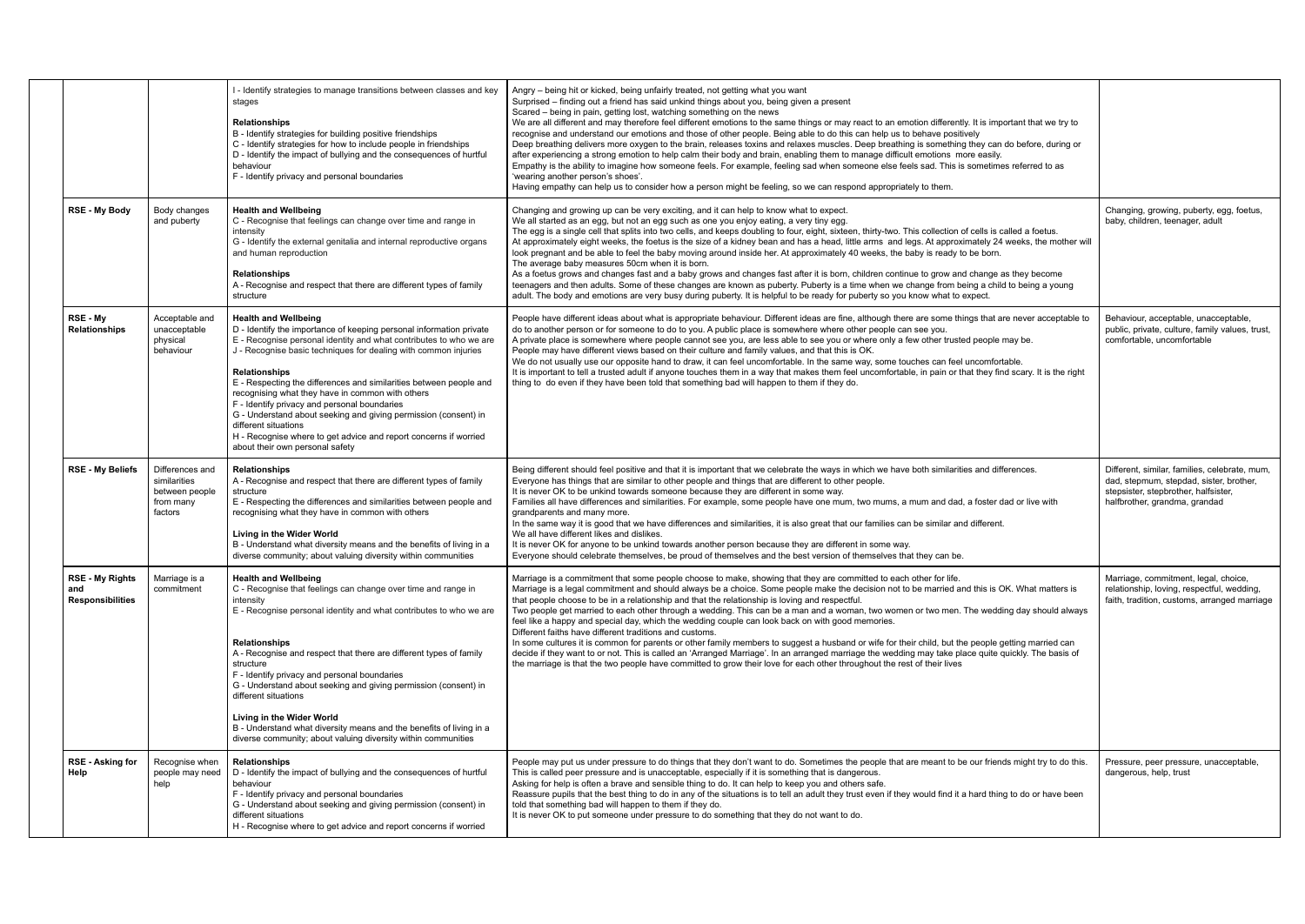|                                       |                                                                                                                                                            | about their own personal safety<br>Living in the Wider World<br>A - Recognise consequences of not adhering to rules and laws<br>C - Recognise that people make spending decisions based on<br>priorities, needs and wants and that people's spending decisions can<br>affect others and the environment                                                                                                                                                                                                                                                                                                                                                                                                              |                                                                                                                                                                                                                                                                                                                                                                                                                                                                                                                                                                                                                                                                                                                                                                                                                                                                                                                                                                                                                                                                                                                                                                                                                                                                                                                                                                                                                                                                                                                                                                                                                                                                                                                                                                                                                                                                                                                                                                                                                                                                                                                      |                                                                                                                                                                     |
|---------------------------------------|------------------------------------------------------------------------------------------------------------------------------------------------------------|----------------------------------------------------------------------------------------------------------------------------------------------------------------------------------------------------------------------------------------------------------------------------------------------------------------------------------------------------------------------------------------------------------------------------------------------------------------------------------------------------------------------------------------------------------------------------------------------------------------------------------------------------------------------------------------------------------------------|----------------------------------------------------------------------------------------------------------------------------------------------------------------------------------------------------------------------------------------------------------------------------------------------------------------------------------------------------------------------------------------------------------------------------------------------------------------------------------------------------------------------------------------------------------------------------------------------------------------------------------------------------------------------------------------------------------------------------------------------------------------------------------------------------------------------------------------------------------------------------------------------------------------------------------------------------------------------------------------------------------------------------------------------------------------------------------------------------------------------------------------------------------------------------------------------------------------------------------------------------------------------------------------------------------------------------------------------------------------------------------------------------------------------------------------------------------------------------------------------------------------------------------------------------------------------------------------------------------------------------------------------------------------------------------------------------------------------------------------------------------------------------------------------------------------------------------------------------------------------------------------------------------------------------------------------------------------------------------------------------------------------------------------------------------------------------------------------------------------------|---------------------------------------------------------------------------------------------------------------------------------------------------------------------|
| <b>PSHE - Health</b><br>and Wellbeing | Influence of food<br>choice<br>Drugs in<br>everyday life<br>Bacteria,<br>diseases and<br>habits                                                            | <b>Health and Wellbeing</b><br>A - Identify choices that support a healthy lifestyle, and recognise<br>what might influence these<br>B - Understand how and when to seek support, including which<br>adults to speak to in and outside school, if they are worried about<br>their health<br>K - Understand why people choose to use or not use drugs and<br>recognise that there are laws                                                                                                                                                                                                                                                                                                                            | Explain what is meant by a 'balanced lifestyle' for health and wellbeing.<br>Describe the potential short and long term consequences that people's choices can have on maintaining good health.<br>Identify what can influence people's choices about their health and what steps that help make an informed choice.<br>Describe who or what influences their choices about food.<br>Explain what people might consider when making decisions about what to eat and drink.<br>Explain what bacteria and viruses are, how they can affect health and how they are spread.<br>Explain how people can help prevent the spread of bacteria and viruses.<br>Describe a range of simple, everyday hygiene routines.<br>Explain what a habit is.<br>Identify habits that help us and habits that do not.<br>Identify strategies for developing helpful habits.<br>Recognise that although it can be difficult, unhelpful habits can be changed or stopped.<br>Suggest ways that less helpful habits can be changed or stopped.<br>Explain what a drug is (give a definition of 'drug').<br>Describe how drugs change the way people feel (for example, more relaxed or more energised).<br>Identify some of the risks associated with drugs common in everyday life.<br>Identify some of the laws relating to drugs seen in everyday life.<br>Explain someone might choose or not choose to use a drug.<br>Identify different behaviours around drug use and when a drug can become harmful.<br>Identify where people can get help and support (e.g. smoking cessation services).                                                                                                                                                                                                                                                                                                                                                                                                                                                                                                                                           | Balanced, consequence, health, wellbeing,<br>food, eat, drink, healthy, unhealthy,<br>bacteria, disease, spread, hygiene, virus,<br>habit, drug, law, harmful       |
| <b>PSHE-</b><br><b>Relationships</b>  | Responding to<br>how people are<br>feeling<br>Acceptable and<br>unacceptable<br>physical contact<br>Confidentiality<br>and secrets<br>Stereotypes<br>Dares | <b>Health and Wellbeing</b><br>H - Understand change and loss, including death, and how these can<br>affect feelings<br>Relationships<br>B - Identify strategies for building positive friendships<br>D - Identify the impact of bullying and the consequences of hurtful<br>behaviour<br>F - Identify privacy and personal boundaries<br>G - Understand about seeking and giving permission (consent) in<br>different situations<br>H - Recognise where to get advice and report concerns if worried<br>about their own personal safety<br>Living in the Wider World<br>F - Understand how to assess the reliability of sources of information<br>online and how to make safe, reliable choices from search results | Describe a wide range of different feelings.<br>Give examples of how to recognise feelings in others.<br>Describe how feelings can affect thoughts and behaviour.<br>Explain what makes feelings better or worse/what helps/doesn't help.<br>Discuss or demonstrate different responses they can give in response to a range of feelings in others (individually, collectively).<br>Recognise that physical contact that is aggressive or hurtful is not acceptable.<br>Explain that everyone has a right to have their 'body space' respected and that they should respect others' body space.<br>Explain why it is wrong to make anyone feel uncomfortable or confused by being too close to them or touching them in ways they don't like.<br>Explain why it is ok and important to talk to someone they trust if anyone makes them feel uncomfortable or confused<br>Explain what it means to keep something confidential or secret.<br>Give reasons for when we should/should not agree to keeping something confidential/secret.<br>Describe how it feels to be asked to keep a secret we are unsure of or feel uncomfortable about.<br>Explain why no one should ask us to keep a secret we feel uncomfortable about keeping.<br>Identify strategies for speaking up if a secret should not be kept.<br>Give examples of when it is right to change our minds, and when it is ok, or even really important, to break a confidence.<br>Explain how to recognise a 'dare' and give reasons why people might dare others to do things.<br>Explain whether dares always put someone under pressure.<br>Explain why no one should ever feel the need to agree to do a dare.<br>Explain what they can do if they have witnessed someone else being given a dare.<br>Identify people they can talk to/go to if they are worried.<br>Explain what is meant by stereotyping and give some examples of stereotypes (such as gender stereotyping).<br>Identify when stereotypes are challenged and explain how this helps to break down the stereotype.<br>Explain why it is important for stereotypes to be challenged. | Feelings, behaviour, hurt, physical contact,<br>respect, comfortable, uncomfortable,<br>confidential, secret, trust, dare, stereotype,<br>challenged                |
| PSHE - Living in<br>the Wider World   | Rights and<br>responsibilities at<br>home and school<br>Values and<br>customs of<br>people around<br>the world<br>Enterprising                             | Living in the Wider World<br>B - Understand what diversity means and the benefits of living in a<br>diverse community; about valuing diversity within communities<br>C - Recognise that people make spending decisions based on<br>priorities, needs and wants and that people's spending decisions can<br>affect others and the environment<br>D - Understand that there is a broad range of different jobs/careers<br>that people can have; that people often have more than one<br>career/type of job during their life<br>E - Identify the shared responsibilities we all have for caring for other<br>people and living things                                                                                  | Recognise the relationship between rights and responsibilities.<br>Describe rights and responsibilities they have at home, at school, in the community and environment.<br>Identify steps they can take and the skills they need to help fulfil duties/responsibilities<br>Give examples of how they can make a difference to local and world-wide environment issues.<br>Identify that the UK is made of people from different religious and ethnic identities.<br>Recognise that this makes the UK a richly diverse community.<br>Identify reasons why people might move from one place to another.<br>Recognise that this has happened for many thousands years (people have always moved from one place / country to another).<br>Identify some of the ways people can show respect for different cultures and identities.<br>Describe customs or traditions celebrated by their own families / community.<br>Identify different traditions that relate to entry into adulthood / adolescence and different celebrations.<br>Describe different traditions from cultures other than their own.<br>Explain how they are similar or different to their own traditions.<br>Explain how we show respect and appreciate the traditions of other cultures.<br>Explain that to be 'enterprising' means to have an idea and thinking about how it could work in reality.<br>Describe 'real life' examples of enterprise in school (e.g. PTA, friends of the school, governors - car boot sales, Christmas Fair stalls, auctions, school                                                                                                                                                                                                                                                                                                                                                                                                                                                                                                                                                                                  | Rights, responsibilities, home, school,<br>community, environment, religion, ethnic,<br>identity, custom, culture, celebration,<br>tradition, respect, enterprising |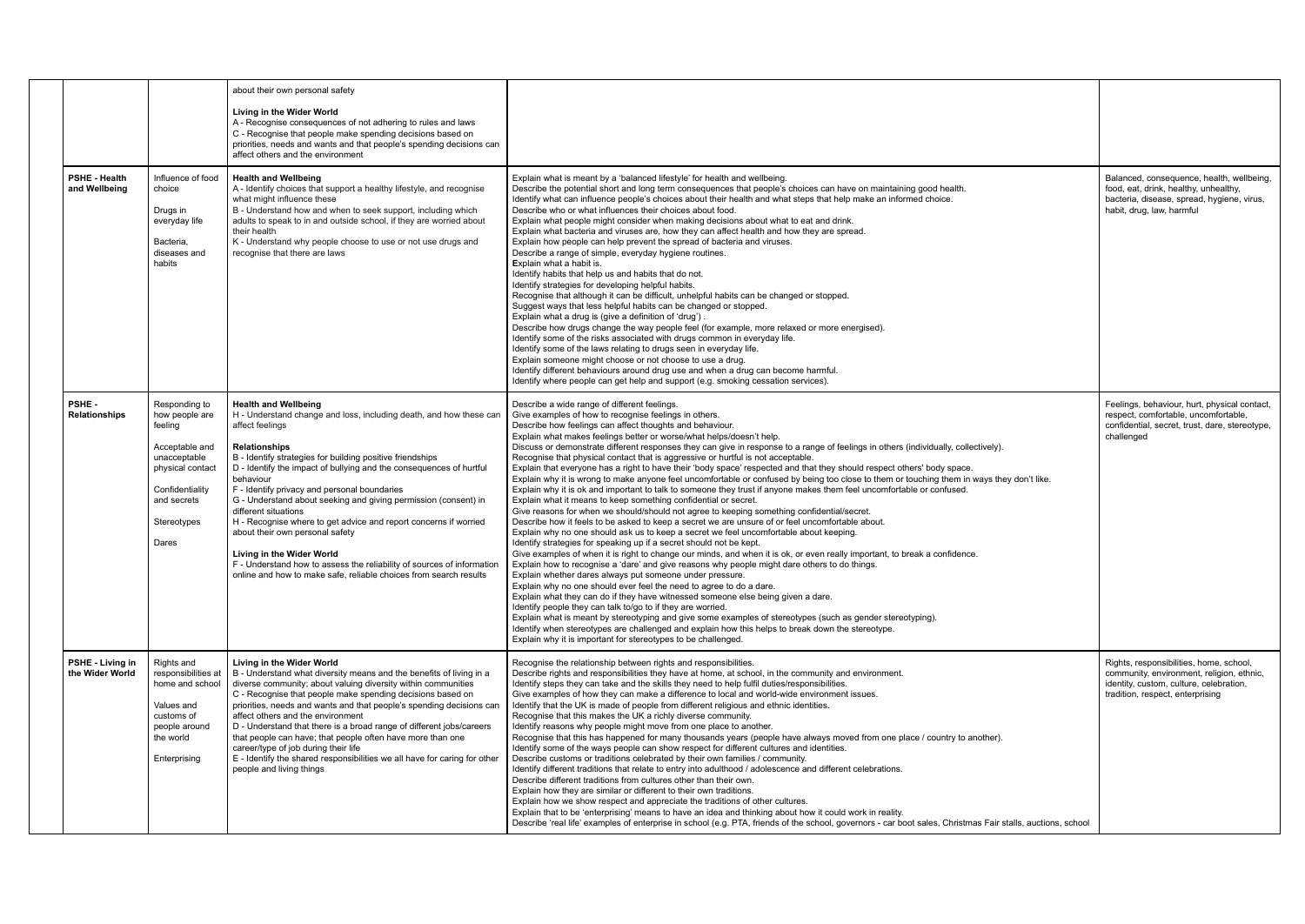|                           |                                              |                                                                                                                                                                                                                                                                                                                                                                                                                                                                                                                                                                                                                                                                                                                                                                                                                                | discos, non-uniform days).<br>Describe or demonstrate what personal skills or attributes might be needed to start an enterprise.                                                                                                                                                                                                                                                                                                                                                                                                                                                                                                                                                                                                                                                                                                                                                                                                                                                                                                                                                                                                                                                                                                                                                                                                                                                                                                                                                                                                                                                                                                                                                                                                                                                                                                                                                                                                                                                                                                                                                                                                                                                                                                                                                                                                                                                                                                                                                                                                                                                                                                                                                                                                                                                                                                                                                                                                                                                                                                                                                                                                                                                                                                                                                                                                                                                                                                                                                                                                                                                                                                                                                                               |
|---------------------------|----------------------------------------------|--------------------------------------------------------------------------------------------------------------------------------------------------------------------------------------------------------------------------------------------------------------------------------------------------------------------------------------------------------------------------------------------------------------------------------------------------------------------------------------------------------------------------------------------------------------------------------------------------------------------------------------------------------------------------------------------------------------------------------------------------------------------------------------------------------------------------------|----------------------------------------------------------------------------------------------------------------------------------------------------------------------------------------------------------------------------------------------------------------------------------------------------------------------------------------------------------------------------------------------------------------------------------------------------------------------------------------------------------------------------------------------------------------------------------------------------------------------------------------------------------------------------------------------------------------------------------------------------------------------------------------------------------------------------------------------------------------------------------------------------------------------------------------------------------------------------------------------------------------------------------------------------------------------------------------------------------------------------------------------------------------------------------------------------------------------------------------------------------------------------------------------------------------------------------------------------------------------------------------------------------------------------------------------------------------------------------------------------------------------------------------------------------------------------------------------------------------------------------------------------------------------------------------------------------------------------------------------------------------------------------------------------------------------------------------------------------------------------------------------------------------------------------------------------------------------------------------------------------------------------------------------------------------------------------------------------------------------------------------------------------------------------------------------------------------------------------------------------------------------------------------------------------------------------------------------------------------------------------------------------------------------------------------------------------------------------------------------------------------------------------------------------------------------------------------------------------------------------------------------------------------------------------------------------------------------------------------------------------------------------------------------------------------------------------------------------------------------------------------------------------------------------------------------------------------------------------------------------------------------------------------------------------------------------------------------------------------------------------------------------------------------------------------------------------------------------------------------------------------------------------------------------------------------------------------------------------------------------------------------------------------------------------------------------------------------------------------------------------------------------------------------------------------------------------------------------------------------------------------------------------------------------------------------------------------|
| RSE - My<br>Feelings      | Emotions<br>change through<br>puberty        | <b>Health and Wellbeing</b><br>B - Recognise that mental health, just like physical health, is part of<br>daily life and the importance of taking care of mental health<br>C - Identify everyday things that affect feelings and the importance of<br>expressing feelings<br><b>Relationships</b><br>B - Identify how positive friendships support wellbeing                                                                                                                                                                                                                                                                                                                                                                                                                                                                   | Puberty is the process of change when your body matures from a child to an adult.<br>Puberty is an exciting time as they will develop and experience new emotions. All emotions are OK but some are more comfortable than others.<br>Puberty is affected by hormones, and that these hormones affect your emotions.<br>During puberty hormones can change quickly and frequently, causing emotions to change quickly and frequently. This can result in feeling like you are<br>on an emotional rollercoaster. This is a natural experience.<br>Puberty can cause emotions to change.<br>No emotion is 'bad', but some emotions are more comfortable than others. However, some behaviours are unacceptable to exhibit towards another<br>person, therefore it is important to manage your behaviour as well as possible.<br>Activities that are fun and healthy can support them to manage the changing emotions that puberty can cause.                                                                                                                                                                                                                                                                                                                                                                                                                                                                                                                                                                                                                                                                                                                                                                                                                                                                                                                                                                                                                                                                                                                                                                                                                                                                                                                                                                                                                                                                                                                                                                                                                                                                                                                                                                                                                                                                                                                                                                                                                                                                                                                                                                                                                                                                                                                                                                                                                                                                                                                                                                                                                                                                                                                                                                      |
| <b>RSE - My Body</b>      | Body changes<br>through puberty              | <b>Health and Wellbeing</b><br>A - Understand what constitutes a healthy diet and how to plan<br>healthy meals; understand what good physical health means and<br>how to recognise early signs of physical illness<br>B - Recognise that mental health, just like physical health, is part of<br>daily life and the importance of taking care of mental health<br>C - Identify everyday things that affect feelings and the importance of<br>expressing feelings<br>G - Learn about the processes of reproduction and birth as part of<br>the human life cycle; how babies are conceived and born (and that<br>there are ways to prevent a baby being made)<br><b>Relationships</b><br>H - Identify where to get advice and report concerns if worried about<br>their own or someone else's personal safety (including online) | Puberty is the process of change when your body matures from a child to an adult.<br>All physical changes are natural and the physical changes can occur at different times for different people.<br>For boys the penis and testicles grow and the scrotum gradually becomes darker.; pubic hair grows: underarm; legs; arms; chest; back and around<br>the penis; start to sweat more; breasts can temporarily swell slightly; may have erections and wet dreams (involuntary ejaculations of semen as they<br>sleep); voice breaks and gets deeper; Adam's apple may begin to stick out; facial hair begins to grow; develop different types of spots (blackheads,<br>whiteheads and pus-filled spots called pustules); growth spurt - grow taller by approx. 7-8cm per year; body shape changes as shoulders broaden<br>and the body becomes more muscular.<br>One of the things boys may find difficult is the uncontrollability of the penis. The penis can become stiff and stand upright, and this is called an<br>erection.<br>An erection can happen if the penis is touched, rubbed or when the person is feeling excited. It can also happen for no reason at all, including when<br>you don't want it to, such as when you are asleep.<br>Sperm are like microscopic tadpoles.<br>A wet dream is caused because the male body has started to produce sperm, which is stored in the testicles. The body sometimes releases the<br>sperm (known as ejaculation) at night.<br>Wet dreams are a natural part of growing up and a sign that the body is preparing for becoming an adult. It is also natural to never experience a wet<br>dream.<br>For girls breasts grow and become fuller (it is normal for one breast to grow larger than the other and for the breasts to feel painful, lumpy or<br>uncomfortable at this time); pubic hair grows: under arms; legs and around the vagina; sweat more; develop different types of spots (blackheads,<br>whiteheads and pus-filled spots called pustules); white, sticky vaginal discharge; growth spurt - growing taller by approx. 5-7.5cm every year for the<br>next two years; gain weight and body changes shapes (Develop more body fat along their upper arms, thighs and upper back; their hips grow rounder<br>and their waist gets narrower); start periods, which is when blood comes from inside the body out through the vagina and this lasts a few days every<br>month.<br>One of the biggest changes for a girl is to begin to have periods (known as menstruation).<br>Explain that when their period starts, they may notice some blood on the tissue after going to the toilet and/or in their knickers.<br>Menstrual fluid (blood, vaginal fluid and body tissue) is approx. three to four tablespoons over three to seven days.<br>After a girl experiences her first period, she may not have another one for some time, before her periods settle into a pattern of happening<br>approximately every month.<br>An egg is like a microscopic dot, but you have made a larger version so it is possible to see it.<br>A period happens when the body releases an egg from the ovary each month.<br>The egg travels down the fallopian tube, passing through the womb which sheds its lining and leaves the body with the egg through the vagina.<br>A sanitary towel is stuck inside the knickers and a tampon is inserted into the vagina to soak up the blood.<br>Both need to be changed regularly (approx, every four hours).<br>It can take practice to learn to use the sanitary protection, especially tampons but once they are being used correctly they should feel comfortable and<br>make periods easier to manage. |
| RSE - My<br>Relationships | Healthy<br>relationships                     | <b>Health and Wellbeing</b><br>C - Identify everyday things that affect feelings and the importance of<br>expressing feelings<br><b>Relationships</b><br>B - Identify how positive friendships support wellbeing<br>F - Recognise what is appropriate in friendships<br>H - Identify where to get advice and report concerns if worried about<br>their own or someone else's personal safety (including online)                                                                                                                                                                                                                                                                                                                                                                                                                | Relationships we are in can impact how we feel about ourselves.<br>A healthy relationship is likely to help them feel confident and mostly happy.<br>Relationships can be close, distant, happy or less happy relationships.<br>It is natural for some relationships to be closer and more enjoyable than others but it is not OK for someone to behave in unacceptable ways within a<br>relationship.<br>If you are finding a relationship difficult to manage, it is helpful to be honest about this and talk to someone that you trust.                                                                                                                                                                                                                                                                                                                                                                                                                                                                                                                                                                                                                                                                                                                                                                                                                                                                                                                                                                                                                                                                                                                                                                                                                                                                                                                                                                                                                                                                                                                                                                                                                                                                                                                                                                                                                                                                                                                                                                                                                                                                                                                                                                                                                                                                                                                                                                                                                                                                                                                                                                                                                                                                                                                                                                                                                                                                                                                                                                                                                                                                                                                                                                     |
| <b>RSE - My Beliefs</b>   | Gender identity<br>and sexual<br>orientation | Relationships<br>D - Recognise strategies to respond to hurtful behaviour experienced<br>or witnessed, offline and online<br>E - Listen and respond respectfully to a wide range of people,<br>including those whose traditions, beliefs and lifestyle are different to<br>their own<br>Living in the Wider World<br>B - Understand stereotypes; how they can negatively influence<br>behaviours and attitudes towards others; strategies for challenging<br>stereotypes                                                                                                                                                                                                                                                                                                                                                       | Identity is what makes you who you are.<br>It is never OK for someone to be unkind to another person because of their identity or who they fall in love with.<br>'Sex' is a term used to describe the 'private parts' that someone is born with.<br>A boy has a penis and testicles.<br>A girl has a vagina.<br>Some babies are born with some 'private parts' of both a girl and a boy. This is known as 'intersex'.<br>'Gender' is a term used to describe whether someone feels like a girl or a boy.<br>Some people do not feel the same as the sex that they were born. This is known as 'transgender'. For example, a person may be born with the<br>'private parts' of a boy and feel like a girl or, born with the 'private parts' of a girl and feel like a boy.<br>Some people fall in love with people of the opposite gender to them.<br>Some people fall in love with people of the same gender as them and this is known as being 'gay' or 'lesbian'.                                                                                                                                                                                                                                                                                                                                                                                                                                                                                                                                                                                                                                                                                                                                                                                                                                                                                                                                                                                                                                                                                                                                                                                                                                                                                                                                                                                                                                                                                                                                                                                                                                                                                                                                                                                                                                                                                                                                                                                                                                                                                                                                                                                                                                                                                                                                                                                                                                                                                                                                                                                                                                                                                                                                            |

| nfortable than others.<br>result in feeling like you are<br>exhibit towards another                                                                                                                                                                                                                                                                           | Puberty, body, matures, emotions,<br>comfortable, uncomfortable, mood swing,<br>low self esteem, aggression, depression                                                                                                                                                                                                                  |
|---------------------------------------------------------------------------------------------------------------------------------------------------------------------------------------------------------------------------------------------------------------------------------------------------------------------------------------------------------------|------------------------------------------------------------------------------------------------------------------------------------------------------------------------------------------------------------------------------------------------------------------------------------------------------------------------------------------|
| chest; back and around<br>ulations of semen as they<br>es of spots (blackheads,<br>s as shoulders broaden<br>and this is called an<br>son at all, including when<br>netimes releases the<br>o never experience a wet<br>painful, lumpy or<br>of spots (blackheads,<br>-7.5cm every year for the<br>ack; their hips grow rounder<br>his lasts a few days every | Puberty, body, changes, physical, penis,<br>testicles, scrotum, pubic hair, hair, sweat,<br>breasts, erections, wet dreams, ejaculation,<br>voice breaks, adam's apple, spots, growth<br>spurt, taller, muscle, sperm, egg, vagina,<br>discharge, period, menstruation, blood,<br>tampon, sanitary towel, fallopian tube,<br>womb, ovary |
| ers.<br>n of happening                                                                                                                                                                                                                                                                                                                                        |                                                                                                                                                                                                                                                                                                                                          |
| through the vagina.<br>should feel comfortable and                                                                                                                                                                                                                                                                                                            |                                                                                                                                                                                                                                                                                                                                          |
| nacceptable ways within a                                                                                                                                                                                                                                                                                                                                     | Healthy, unhealthy, relationship, close,<br>distant, happy                                                                                                                                                                                                                                                                               |
| nay be born with the                                                                                                                                                                                                                                                                                                                                          | Identity, sex, intersex, gender, transgender,<br>private parts, penis, vagina, gay, lesbian                                                                                                                                                                                                                                              |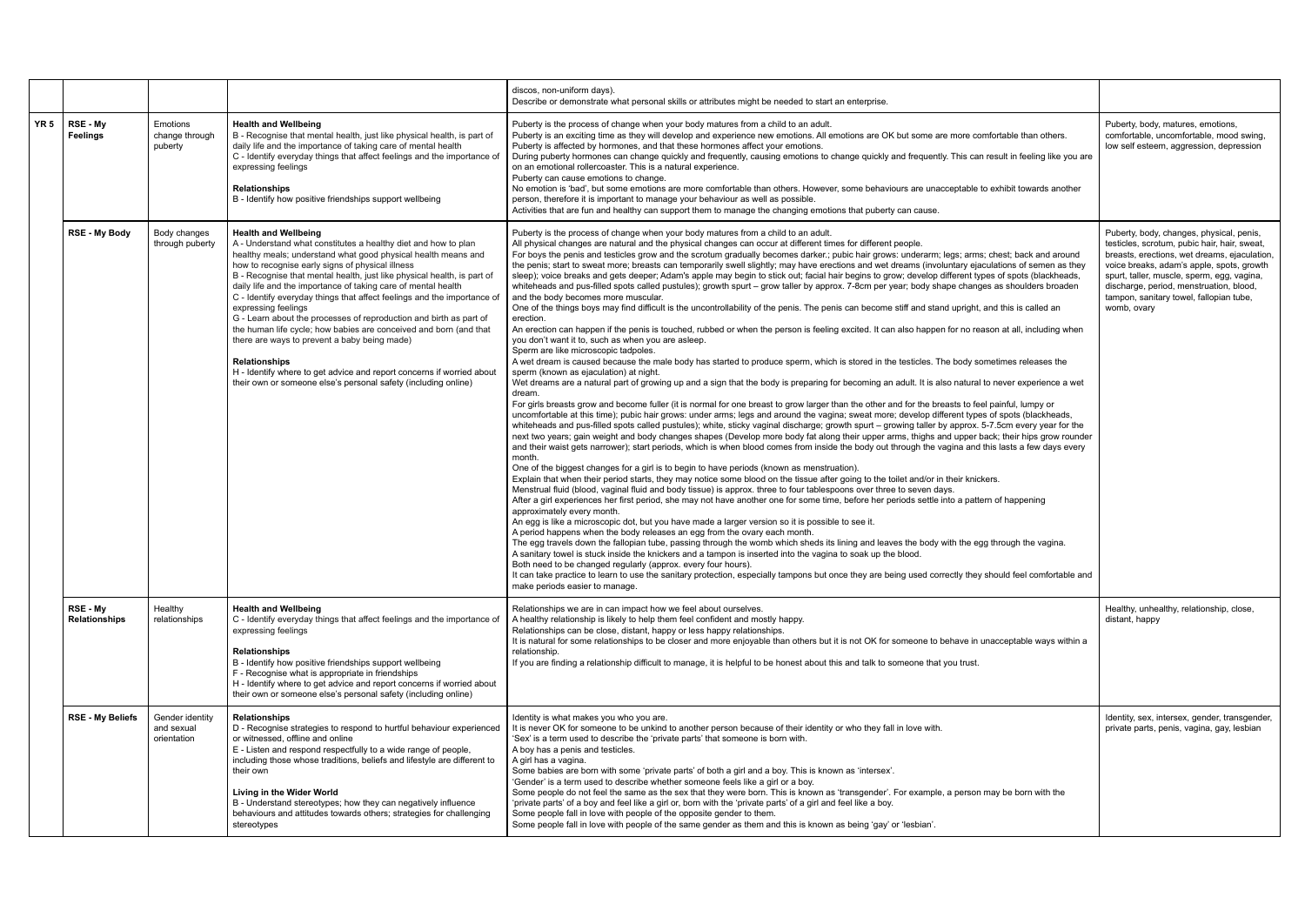|                                                          |                                                                                                                                         |                                                                                                                                                                                                                                                                                                                                                                                                                                                                                                                                                                                                                                                                                                                                                                                                     | When two men fall in love they use the term 'gay', when two women fall in love they can use the term 'gay' or 'lesbian'.<br>It is never OK for someone to be unkind to another person because of their identity or who they fall in love with.                                                                                                                                                                                                                                                                                                                                                                                                                                                                                                                                                                                                                                                                                                                                                                                                                                                                                                                                                                                                                                                                                                                                                                                                                                                                                                                                                                                                                                                                                                                                                                                                                                                                                                                             |                   |
|----------------------------------------------------------|-----------------------------------------------------------------------------------------------------------------------------------------|-----------------------------------------------------------------------------------------------------------------------------------------------------------------------------------------------------------------------------------------------------------------------------------------------------------------------------------------------------------------------------------------------------------------------------------------------------------------------------------------------------------------------------------------------------------------------------------------------------------------------------------------------------------------------------------------------------------------------------------------------------------------------------------------------------|----------------------------------------------------------------------------------------------------------------------------------------------------------------------------------------------------------------------------------------------------------------------------------------------------------------------------------------------------------------------------------------------------------------------------------------------------------------------------------------------------------------------------------------------------------------------------------------------------------------------------------------------------------------------------------------------------------------------------------------------------------------------------------------------------------------------------------------------------------------------------------------------------------------------------------------------------------------------------------------------------------------------------------------------------------------------------------------------------------------------------------------------------------------------------------------------------------------------------------------------------------------------------------------------------------------------------------------------------------------------------------------------------------------------------------------------------------------------------------------------------------------------------------------------------------------------------------------------------------------------------------------------------------------------------------------------------------------------------------------------------------------------------------------------------------------------------------------------------------------------------------------------------------------------------------------------------------------------------|-------------------|
| <b>RSE - My Rights</b><br>and<br><b>Responsibilities</b> | Keeping safe<br>online                                                                                                                  | <b>Health and Wellbeing</b><br>D - Recognising strategies for keeping safe online, including how to<br>manage requests for personal information or images of themselves<br>and others<br><b>Relationships</b><br>C - Identify strategies for recognising and managing peer influence<br>and a desire for peer approval in friendships<br>D - Recognise strategies to respond to hurtful behaviour experienced<br>or witnessed, offline and online<br>Living in the Wider World<br>F - Understand how information on the internet is ranked, selected<br>and targeted at specific individuals and groups; that connected<br>devices can share information                                                                                                                                            | The internet can be used in lots of different ways.<br>Anything can happen to personal information, with or without their permission.<br>That they have a responsibility to think about the information they share, and this includes information that is shared with them about other people.<br>Taking, receiving and sharing a photograph of themselves or someone else's 'private parts' (penis, bottom, vagina, breasts) is illegal.<br>This law is designed to protect children and young people.                                                                                                                                                                                                                                                                                                                                                                                                                                                                                                                                                                                                                                                                                                                                                                                                                                                                                                                                                                                                                                                                                                                                                                                                                                                                                                                                                                                                                                                                    | p                 |
| <b>RSE - Asking for</b><br>Help                          | Managing<br>accidental<br>exposure to<br>explicit<br>messages and<br>online material                                                    | <b>Health and Wellbeing</b><br>D - Recognising strategies for keeping safe online, including how to<br>manage requests for personal information or images of themselves<br>and others<br><b>Relationships</b><br>C - Identify strategies for recognising and managing peer influence<br>and a desire for peer approval in friendships<br>D - Recognise strategies to respond to hurtful behaviour experienced<br>or witnessed, offline and online<br>H - Identify where to get advice and report concerns if worried about<br>their own or someone else's personal safety (including online)<br>Living in the Wider World<br>F - Understand how information on the internet is ranked, selected<br>and targeted at specific individuals and groups; that connected<br>devices can share information | Switching the device off - this would block the image immediately but may still be on there when they switch it back on.<br>Telling a parent/carer what they have found.<br>Reassure pupils that most parents/carers will want to know so that they can make sure that this does not happen again by changing the control<br>settings on the internet/device.<br>People will feel and respond differently to the same scenario.<br>It is important to share how you are feeling, and not to assume that because you find something funny or exciting that other people will.<br>They may feel differently, just as the pupils who moved to different and opposite parts of the room.<br>Sometimes people find things by accident when they are browsing the internet.<br>Sometimes people browse something on purpose because they are curious or excited about it.<br>If you are upset by anything you find online it is always best to tell someone.                                                                                                                                                                                                                                                                                                                                                                                                                                                                                                                                                                                                                                                                                                                                                                                                                                                                                                                                                                                                                     | D<br>$\mathsf{r}$ |
| <b>PSHE - Health</b><br>and Wellbeing                    | Different types of<br>health<br>Basic emergency<br>aid<br>Risks and effects<br>of legal and<br>illegal<br>substances<br>Change and loss | <b>Health and Wellbeing</b><br>B - Recognise that mental health, just like physical health, is part of<br>daily life and the importance of taking care of mental health<br>E - Identify personal strengths, skills, achievements and interests<br>and how these contribute to a sense of self-worth<br>F - Identify hazards (including fire risks) that may cause harm, injury<br>or risk in the home and what they can do reduce risks and keep safe<br>H - Recognising ways of expressing and managing grief and<br>bereavement<br>J - Identify how to respond and react in an emergency situation and<br>how to identify situations that may require the emergency services<br>K - Recognise mixed messages in the media about drugs, alcohol<br>and smoking/vaping                              | Identify what is meant by health: physical, mental and emotional health.<br>Explain what can affect health and wellbeing.<br>Identify choices that can have positive, neutral and negative consequences on a person's health and wellbeing.<br>Identify the everyday choices people can make to help take care of their body and mind.<br>Identify the benefits of a balanced lifestyle.<br>Explain what an emergency is (and isn't).<br>Recognise how people react in an emergency and the importance of following basic emergency procedures.<br>Demonstrate some basic emergency aid procedures.<br>Explain or demonstrate steps in how to get help during an emergency, including how to phone 999 and give accurate information.<br>List commonly available legal substances and drugs used in everyday life.<br>Give reasons why someone might use a drug.<br>Recognise that there are laws around substances and drugs – some may be restricted and some are illegal to own, use or give to others.<br>Identify potential effects and risks related to different drugs, including that medicines may have side effects.<br>Explain that there are risks related to the use of any drug.<br>Describe how to manage risks related to drug use in different familiar situations.<br>Identify how to ask for help or advice.<br>Identify potential risks in different environments.<br>Explain safety rules for different places.<br>Explain how people can be prepared for danger and how to keep safe in different places.<br>Describing situations when following the safety rules might be more challenging.<br>Identify language, strategies and skills needed to deal with challenging situations and to recognise when to get help or support.<br>Identify when, how and who to alert if safety is (potentially might become) compromised.<br>Identify changes we experience when growing up.<br>Identify loss through death and what bereavement may look like. | e<br>rı<br>d      |
| PSHE-<br>Relationships                                   | Recognise<br>unhealthy<br>relationships<br>Types of<br>marriage                                                                         | <b>Relationships</b><br>A - Recognise other shared characteristics of healthy family life<br>E - Listen and respond respectfully to a wide range of people,<br>including those whose traditions, beliefs and lifestyle are different to<br>their own                                                                                                                                                                                                                                                                                                                                                                                                                                                                                                                                                | Recognise that everyone has the right to feel safe and happy within a relationship.<br>Identify some signs that a relationship is not healthy.<br>Recognise that unhealthy relationships can happen anywhere: in school, at work, at home, amongst family members and friends.<br>Recognise the importance of telling if they (or others) feel they are being put under pressure to do something that makes them feel uncomfortable or<br>unsafe within a relationship.<br>Identify who they can go to if they are unsure about whether a relationship is healthy and positive, or unable to resolve problems with relationships.<br>Recognise that marriage as a legally binding commitment freely entered into by two adults who love one another and want to spend their lives                                                                                                                                                                                                                                                                                                                                                                                                                                                                                                                                                                                                                                                                                                                                                                                                                                                                                                                                                                                                                                                                                                                                                                                          | R<br>C            |

| an use the term 'gay' or 'lesbian'.<br>who they fall in love with.                                                        |                                                                                                                                                                                                                                                |
|---------------------------------------------------------------------------------------------------------------------------|------------------------------------------------------------------------------------------------------------------------------------------------------------------------------------------------------------------------------------------------|
| des information that is shared with them about other people.<br>arts' (penis, bottom, vagina, breasts) is illegal.        | Internet, personal information, share,<br>photograph, media, message, law                                                                                                                                                                      |
| ere when they switch it back on.<br>that this does not happen again by changing the control                               | Device, internet, exposure, explicit,<br>message, text, image                                                                                                                                                                                  |
| omething funny or exciting that other people will.<br>of the room.                                                        |                                                                                                                                                                                                                                                |
| about it.                                                                                                                 |                                                                                                                                                                                                                                                |
|                                                                                                                           |                                                                                                                                                                                                                                                |
|                                                                                                                           |                                                                                                                                                                                                                                                |
| n's health and wellbeing.<br>Ŀ.                                                                                           | Health, physical, emotional, mental,<br>wellbeing, body, mind, balanced, lifestyle,<br>emergency, 999, accurate information,<br>drug, substance, legal, illegal, help, advice<br>rule, danger, safe, risk, change, loss,<br>death, bereavement |
| nergency procedures.<br>phone 999 and give accurate information.                                                          |                                                                                                                                                                                                                                                |
| and some are illegal to own, use or give to others.<br>ay have side effects.                                              |                                                                                                                                                                                                                                                |
| ۱S.                                                                                                                       |                                                                                                                                                                                                                                                |
| o recognise when to get help or support.<br>d.                                                                            |                                                                                                                                                                                                                                                |
| me, amongst family members and friends.<br>ssure to do something that makes them feel uncomfortable or                    | Relationship, family, friend, comfortable,<br>uncomfortable, pressure, marriage,<br>commitment, legally binding, forced,<br>teasing, bullying, dare, advice, help, legal,<br>illegal                                                           |
| nd positive, or unable to resolve problems with relationships.<br>ults who love one another and want to spend their lives |                                                                                                                                                                                                                                                |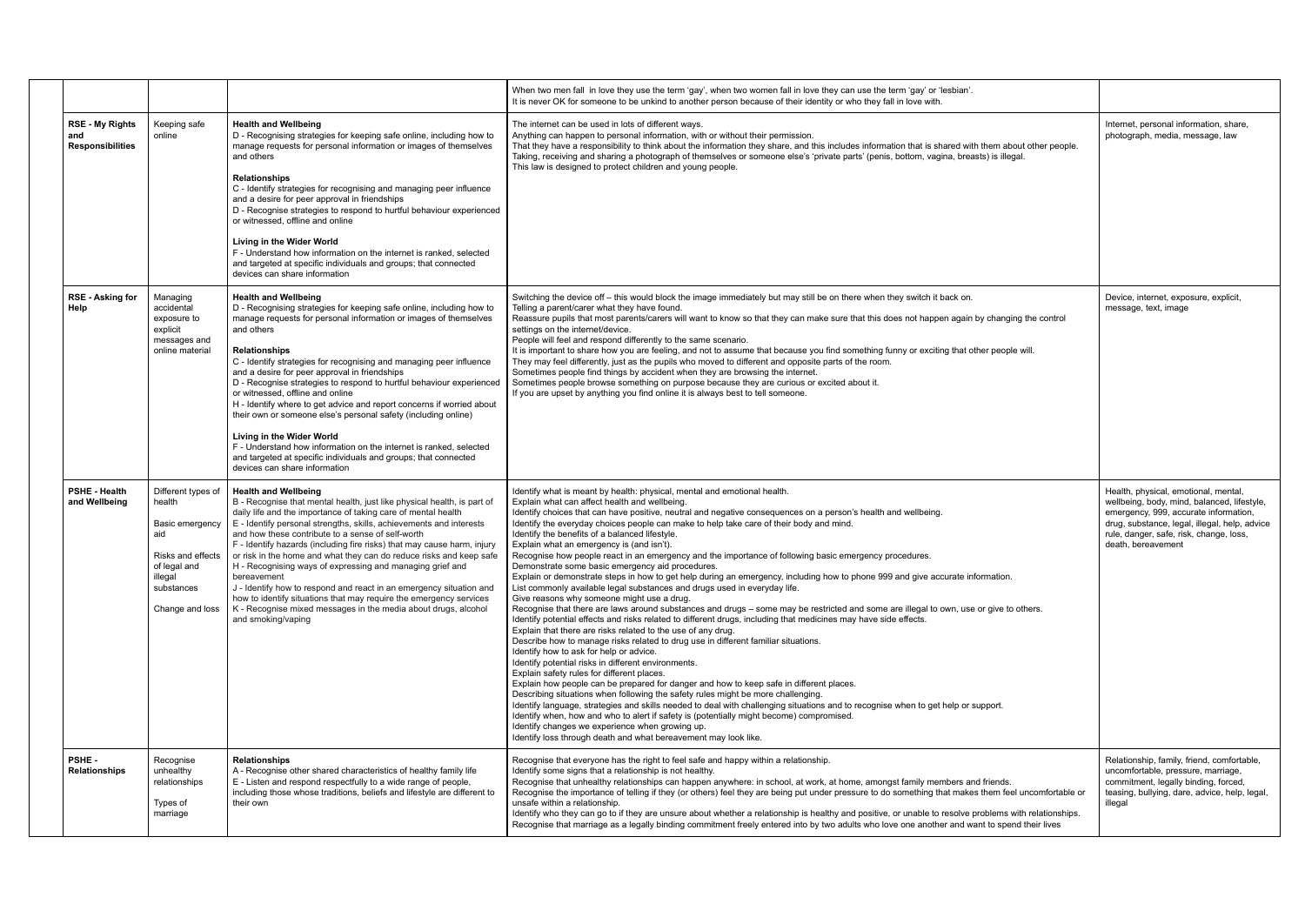|      |                                            | Dares and<br>positive<br>challenges                                                                                                                                                     | G - Understand about keeping something confidential or secret,<br>when this should or should not be agreed to, and when it is right to<br>break a confidence or share a secret<br>H - Identify where to get advice and report concerns if worried about<br>their own or someone else's personal safety (including online)                                                                                                                                                                                                                                                                                                                                                                                                                                                                                                                                                                                                                                                                                                                                                                      | together.<br>Recognise that no one has the right to tell people who they must marry or force them to marry someone they do not want to (this includes people's<br>parents and their family).<br>Recognise that no one should feel 'forced' to marry and that this / forced marriage is illegal.<br>Identify the difference between arranged marriage and forced marriage.<br>Explain the importance of people reporting forced marriage, including if someone feels threatened or worried, and even if it might upset other people<br>in the family or community.<br>Identify how to ask for help if they are worried and what is likely to happen next if they do so.<br>Identify the difference between a dare and a 'positive challenge'.<br>Suggest possible reasons for giving 'dares' and identify feelings when giving or receiving a 'dare'.<br>Daring someone to do something dangerous or harmful is wrong. If we put someone under pressure, we share the responsibility if something goes<br>wrong.<br>Describe or demonstrate steps they can take to manage dares.<br>Identify people to talk to/ where to go for help and advice and demonstrate how to ask for help.                                                                                                                                                                                                                                                                                                                                                                                                                                                                                                                                                                                                                                                                                                                                                                                                                         |
|------|--------------------------------------------|-----------------------------------------------------------------------------------------------------------------------------------------------------------------------------------------|------------------------------------------------------------------------------------------------------------------------------------------------------------------------------------------------------------------------------------------------------------------------------------------------------------------------------------------------------------------------------------------------------------------------------------------------------------------------------------------------------------------------------------------------------------------------------------------------------------------------------------------------------------------------------------------------------------------------------------------------------------------------------------------------------------------------------------------------------------------------------------------------------------------------------------------------------------------------------------------------------------------------------------------------------------------------------------------------|-------------------------------------------------------------------------------------------------------------------------------------------------------------------------------------------------------------------------------------------------------------------------------------------------------------------------------------------------------------------------------------------------------------------------------------------------------------------------------------------------------------------------------------------------------------------------------------------------------------------------------------------------------------------------------------------------------------------------------------------------------------------------------------------------------------------------------------------------------------------------------------------------------------------------------------------------------------------------------------------------------------------------------------------------------------------------------------------------------------------------------------------------------------------------------------------------------------------------------------------------------------------------------------------------------------------------------------------------------------------------------------------------------------------------------------------------------------------------------------------------------------------------------------------------------------------------------------------------------------------------------------------------------------------------------------------------------------------------------------------------------------------------------------------------------------------------------------------------------------------------------------------------------------------------------------------------------------------------------------------------------------|
|      | <b>PSHE - Living in</b><br>the Wider World | Rules and laws<br>Different kinds of<br>responsibilities<br>Religious and<br>ethnic identities<br>of people living<br>in UK<br>How finance<br>plays an<br>important part in<br>our life | Living in the Wider World<br>A - Recognise there are human rights, that are there to protect<br>everyone<br>C - Identify the risks involved in gambling; different ways money can<br>be won or lost through gambling-related activities and their impact on<br>health, wellbeing and future aspirations<br>D - Recognise what might influence people's decisions about a job or<br>career<br>E - Identify ways of carrying out shared responsibilities for protecting<br>the environment in school and at home                                                                                                                                                                                                                                                                                                                                                                                                                                                                                                                                                                                 | Explain that rules and laws exist to keep us safe and healthy.<br>Explain why different rules are needed in different situations and give examples of how rules and laws are made and enforced.<br>Explain what is meant by a democracy.<br>Describe or demonstrate steps people can take to make and change rules (class/school council, writing to ward councillor, local MP).<br>Identify the different rights, responsibilities, and duties they have in their own lives and how they uphold them.<br>Describe what responsibilities, rights and duties look like in the local community and the environment.<br>Explain how society relies on people carrying out their responsibilities.<br>Describe the skills they need to carry out their responsibilities and how to develop these.<br>Explain that the UK is a richly diverse community. Recognise that people have migrated to and from the UK for many thousands of years.<br>Explain the importance of mutual respect for different faiths and beliefs and how we demonstrate this.<br>Describe the benefits of living in a diverse society.<br>Describe what the lives of people living in other places around the UK / the world may be like.<br>Describe some of the values and customs of a group of people living somewhere else in the world.<br>Give examples of differences and similarities between their life and the lives of people living in other places.<br>Identify the role finance (money) plays in different aspects of people's lives (e.g. where they live, their job, their social life, the products they buy).<br>Explain that some jobs pay more than others and that money is one factor for people in choosing a career/job.<br>Explain why we should be wary of claims made in advertisements.<br>Identify how shops and manufactures use 'deals' (such as three for the price of two) to entice consumers to purchase more.<br>Decide which similar items are the best 'value for money' and explain their view. |
| YR 6 | RSE - My<br>Feelings                       | How images in<br>the media don't<br>always reflect<br>reality                                                                                                                           | <b>Health and Wellbeing</b><br>D - Recognising what to do if frightened or worried by something<br>seen or read online and how to report concerns, inappropriate<br>content and contact<br>E - Identify personal strengths, skills, achievements and interests<br>and how these contribute to a sense of self-worth<br><b>Relationships</b><br>D - Identify how to report concerns and get support to respond to<br>hurtful behaviour experienced or witnessed<br>G - Identify what is appropriate in friendships and wider relationships<br>(including online)<br>H - Recognise pressure from others to do something unsafe or that<br>makes them feel uncomfortable and strategies for managing this<br>Living in the Wider World<br>B - Learn about prejudice; how to recognise behaviours/actions<br>which discriminate against others; ways of responding to it if<br>witnessed or experienced<br>F - Understand how text and images in the media and on social<br>media can be manipulated or invented; strategies to evaluate the<br>reliability of sources and identify misinformation | Body image is a term used to describe how you feel about the way you look.<br>We are all physically different from one another and that ideas about what is 'perfect' or 'attractive' vary depending on personal likes and dislikes.<br>Attraction is not just based on someone's physical appearance.<br>The media often manipulates images to create a 'perfect' body, but this is not representative of how anyone actually looks and can be used as a<br>marketing technique to trick us into buying something on the belief that it will help us to look and feel more attractive.<br>Unrealistic media messages can manipulate images to make them look as 'perfect' as possible. Young people also manipulate images of themselves.<br>Family and friends may make negative comments about their own appearance or the appearance of others. Having the confidence to speak up when<br>they overhear this will enable them to help themselves, and the people they care about to feel good about themselves.                                                                                                                                                                                                                                                                                                                                                                                                                                                                                                                                                                                                                                                                                                                                                                                                                                                                                                                                                                                         |
|      | <b>RSE - My Body</b>                       | Sexual<br>intercourse                                                                                                                                                                   | <b>Health and Wellbeing</b><br>G - Understand that female genital mutilation (FGM) is against British<br>law, what to do and whom to tell if they think they or someone they<br>know might be at risk<br>Relationships<br>A - Recognise if family relationships are making them feel unhappy<br>or unsafe, and how to seek help or advice<br>G - Identify what is appropriate in friendships and wider relationships<br>(including online)<br>H - Recognise pressure from others to do something unsafe or that                                                                                                                                                                                                                                                                                                                                                                                                                                                                                                                                                                                | Sexual intercourse is a physical activity that a man and a woman do to conceive a baby.<br>Sexual intercourse is a natural activity and there is nothing for them to feel uncomfortable or embarrassed about when they are discussing the sexual<br>parts of the body, sexual intercourse or conception.<br>Physical changes of puberty allow for the transition of child to adult, enabling the body to prepare for being able to reproduce.<br>Sexual intercourse begins with a man and a woman touching each other's bodies.<br>They may be naked and they may touch their own and each other's bodies, including their sexual organs (penis/testicles and vagina). This should feel<br>comfortable and enjoyable.<br>The woman's vagina becomes wet and her clitoris may become hard. The man's penis changes from being soft to being hard, this is called an<br>erection.<br>The man slides his erect penis inside the woman's wet vagina. This should not hurt as the vagina is wet and stretches to accommodate the penis.<br>The man and woman move their bodies so that the penis slides backwards and forwards inside the vagina.                                                                                                                                                                                                                                                                                                                                                                                                                                                                                                                                                                                                                                                                                                                                                                                                                                                                |

| o (this includes people's                                                                                   |                                                                                                                                                                              |
|-------------------------------------------------------------------------------------------------------------|------------------------------------------------------------------------------------------------------------------------------------------------------------------------------|
| might upset other people                                                                                    |                                                                                                                                                                              |
| sibility if something goes                                                                                  |                                                                                                                                                                              |
| ced.<br>local MP).                                                                                          | Rule, law, democracy, enforce, community,<br>environment, responsibility, diverse, faith,<br>belief, society, custom, value, money,<br>career, advertisement, deal, purchase |
| ands of years.                                                                                              |                                                                                                                                                                              |
| he products they buy).                                                                                      |                                                                                                                                                                              |
|                                                                                                             |                                                                                                                                                                              |
| onal likes and dislikes.<br>and can be used as a<br>late images of themselves.<br>nfidence to speak up when | Body image, perfect, attractive, likes,<br>dislikes, physical appearance, unrealistic,<br>attractive, manipulate                                                             |
| are discussing the sexual<br>ce.                                                                            | Sexual intercourse, conception, puberty,<br>reproduce, naked, sexual organs, penis,<br>testicals, vagina, clitiros, erection,                                                |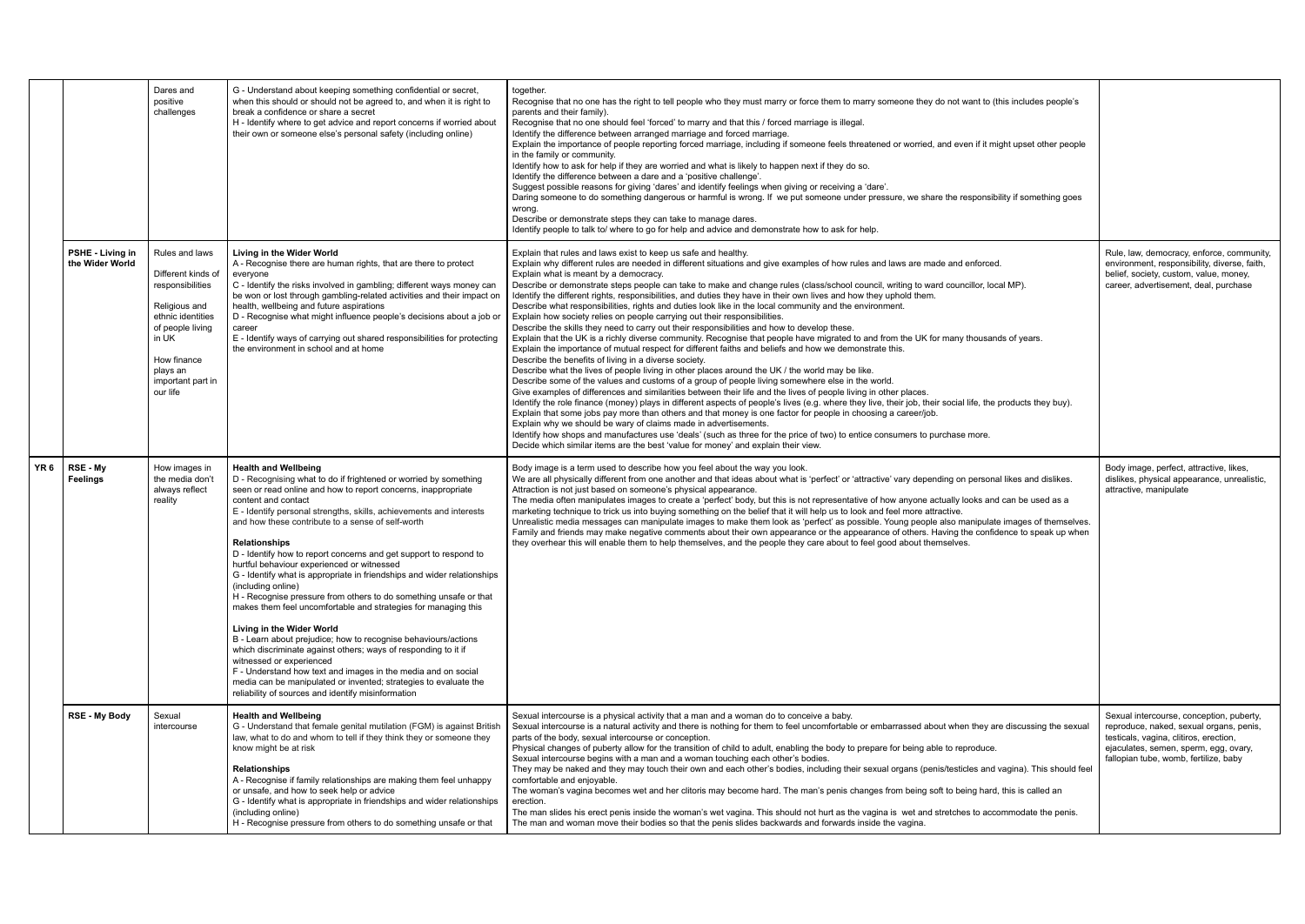|                                                          |                                                                    | makes them feel uncomfortable and strategies for managing this                                                                                                                                                                                                                                                                                                                                                                                                                                                                                                                                                                                                                                                                                                                                                                                                                                                                              | After the man and woman have had sexual intercourse for a while, the man's penis ejaculates a white sticky fluid called semen, which contains<br>sperm.<br>A woman releases an egg from her ovary every month. It travels down the fallopian tube and into the womb.<br>Sperm is ejaculated from the erect penis into the vagina. The sperm swims from the vagina to the womb.<br>If the sperm reaches an egg, one sperm will fertilise the egg to make a baby.<br>The fertilised egg starts to grow inside the uterus.<br>After approximately nine months the baby is ready to be born. It leaves the body through the vagina, which stretches to allow the baby to pass<br>through.                                                                                                                                                                                                                                                                                                                                                                                                                                                                                                                                                                                                                                                                                                                                                                                                                                                                                                           |                                                                                                                                                                        |
|----------------------------------------------------------|--------------------------------------------------------------------|---------------------------------------------------------------------------------------------------------------------------------------------------------------------------------------------------------------------------------------------------------------------------------------------------------------------------------------------------------------------------------------------------------------------------------------------------------------------------------------------------------------------------------------------------------------------------------------------------------------------------------------------------------------------------------------------------------------------------------------------------------------------------------------------------------------------------------------------------------------------------------------------------------------------------------------------|-------------------------------------------------------------------------------------------------------------------------------------------------------------------------------------------------------------------------------------------------------------------------------------------------------------------------------------------------------------------------------------------------------------------------------------------------------------------------------------------------------------------------------------------------------------------------------------------------------------------------------------------------------------------------------------------------------------------------------------------------------------------------------------------------------------------------------------------------------------------------------------------------------------------------------------------------------------------------------------------------------------------------------------------------------------------------------------------------------------------------------------------------------------------------------------------------------------------------------------------------------------------------------------------------------------------------------------------------------------------------------------------------------------------------------------------------------------------------------------------------------------------------------------------------------------------------------------------------|------------------------------------------------------------------------------------------------------------------------------------------------------------------------|
| RSE - My<br><b>Relationships</b>                         | Discrimination<br>and prejudice                                    | <b>Health and Wellbeing</b><br>E - Identify personal strengths, skills, achievements and interests<br>and how these contribute to a sense of self-worth<br>I - Problem-solving strategies for dealing with emotions, challenges<br>and change, including the transition to new schools<br><b>Relationships</b><br>F - Understand what discrimination means and how to challenge it<br>H - Recognise pressure from others to do something unsafe or that<br>makes them feel uncomfortable and strategies for managing this<br>Living in the Wider World<br>A - Recognise the relationship between rights and responsibilities<br>B - Learn about prejudice; how to recognise behaviours/actions<br>which discriminate against others; ways of responding to it if<br>witnessed or experienced                                                                                                                                                | People are romantically attracted to a range of different types of people and that attraction varies from one person to another.<br>Some people are attracted to people of a different gender to them, some people are attracted to people of the same gender as them and some people<br>are attracted to both.<br>What matters is that people feel comfortable and safe to be themselves.<br>It is unacceptable to use words that describe any gender or sexuality as an insult. This is known as homophobic, biphobic or transphobic bullying.<br>Everyone has the right to be respected as individuals.<br>Gender - Whether you describe yourself as a boy, or a girl.<br>Cisgender - Feeling the same gender as the sex you were born.<br>Transgender - Feeling a different gender to the sex you were born.<br>Pangender - Someone who does not feel like a boy or a girl.<br>Sex - The sexual organs you were born with.<br>Intersex - Being born with features of both male and female sexual organs.<br>Sexuality - Who you are attracted to.<br>Gay - Being attracted to someone of the same gender as you.<br>Lesbian - A woman who is attracted to women.<br>Bisexual - Someone who is attracted to both men and women.                                                                                                                                                                                                                                                                                                                                                              | Homophobi, biphobic, transphobic,<br>bullying, gender, sexuality, cisgender,<br>transgender, pangender, sex, intersex, gay,<br>lesbian, bisexual                       |
| <b>RSE - My Beliefs</b>                                  | Cultural<br>practises that are<br>against the law<br>including FGM | <b>Health and Wellbeing</b><br>D - Recognising what to do if frightened or worried by something<br>seen or read online and how to report concerns, inappropriate<br>content and contact<br>G - Understand that female genital mutilation (FGM) is against British<br>law, what to do and whom to tell if they think they or someone they<br>know might be at risk<br><b>Relationships</b><br>D - Identify how to report concerns and get support to respond to<br>hurtful behaviour experienced or witnessed<br>E - Recognise how to discuss and debate topical issues, respect<br>other people's point of view and constructively challenge those they<br>disagree with<br>Living in the Wider World<br>A - Recognise the relationship between rights and responsibilities<br>B - Learn about prejudice; how to recognise behaviours/actions<br>which discriminate against others; ways of responding to it if<br>witnessed or experienced | Female genital mutilation is sometimes referred to as FGM.<br>FGM breaches a person's human rights and is considered a form of abuse.<br>FGM is illegal in this country and many other countries around the world.<br>FGM can only happen to girls.<br>Some boys are circumcised which is the surgical removal of some or all of the foreskin (the skin that covers the tip of the penis) and that this is legal.<br>Some girls are circumcised. This is called female genital mutilation (FGM) and is the removal of the clitoris and sometimes it can also include sewing<br>the vagina together so that only a small hole is left to urinate and menstruate (having a period) through.<br>All types of FGM are illegal.<br>FGM is a very dangerous procedure that can cause many complications, including death. FGM does not serve a positive function for women. FGM<br>denies girls their rights as a child under the United Convention of the Rights of a Child, Article 19 which states that they have a 'right to be protected<br>from being hurt or mistreated'.<br>FGM can also make sexual activity an uncomfortable and painful experience, instead of a pleasurable activity.<br>It is against the law to have FGM in the UK or to arrange for a child to be sent abroad for FGM and is punishable by a prison sentence.                                                                                                                                                                                                                                                          | FGM, abuse, human rights, circumcised,<br>legal, illegal, clitiros, vagina                                                                                             |
| <b>RSE - My Rights</b><br>and<br><b>Responsibilities</b> | Infections can be<br>spread during<br>sexual<br>intercourse        | <b>Health and Wellbeing</b><br>G - Understand that female genital mutilation (FGM) is against British<br>law, what to do and whom to tell if they think they or someone they<br>know might be at risk<br><b>Relationships</b><br>A - Recognise if family relationships are making them feel unhappy<br>or unsafe, and how to seek help or advice<br>B - Understand what constitutes a positive healthy friendship<br>G - Identify what is appropriate in friendships and wider relationships<br>(including online)<br>Living in the Wider World<br>A - Recognise the relationship between rights and responsibilities                                                                                                                                                                                                                                                                                                                       | If a person with a cold sneezed in the classroom, they could give the cold to other people as microscopic droplets of moisture carrying the cold virus<br>fly out into the room. The microscopic droplets can enter another person's body and infect them.<br>Similarly, infections that are carried in other bodily fluids such as blood can easily spread.<br>This means that people can share infections when they have sexual intercourse as the vagina becomes wet (which is a bodily fluid) and sperm is<br>released into the vagina.<br>Most infections, including those that are transmitted during sexual intercourse, can be treated with antibiotics.<br>However, some infections can be hard to treat and may cause problems if left untreated for a long time, such as leaving someone unable to have a<br>baby. Some infections can also lead to death but this is quite rare.<br>A condom is like a small, stretchy plastic bag that can be rolled onto the penis to catch the semen that comes out of the tip of the penis. This prevents<br>semen from entering another person's body and any bodily fluids from the other person entering the tip of the penis.<br>Some adults use a condom if they want to have sex but do not want to have a baby as it catches the semen, stopping the sperm from being able to<br>swim to the egg<br>STI stands for sexually transmitted infection and is spread through sexual activity.<br>An STI might have no symptoms so it might be hard to know you have one.<br>A condom can help to prevent against STI's and prevent pregnancy. | Virus, infect, fluid, spread, infection, egg,<br>sperm, penis, vagina, transmitted, sexual<br>intercourse, condom, sexually transmitted<br>disease, prevent, pregnancy |
| <b>RSE - Asking for</b><br>Help                          | Know who, when<br>and how to ask<br>for help                       | <b>Health and Wellbeing</b><br>C - Recognise strategies to respond to feelings, intense or conflicting<br>feelings and how to manage and respond to feelings appropriately<br>and proportionately in different situations                                                                                                                                                                                                                                                                                                                                                                                                                                                                                                                                                                                                                                                                                                                   | Most people will experience problems at various points in their life.<br>It is often better to share a problem with someone else who you trust, so that they can help to guide you and support you to access the help you need<br>to manage the problem.<br>Life is not always smooth sailing and it is likely that they may experience problems and challenges throughout their lives.<br>Problems can get in the way of us enjoying our life and may change its direction if we do not manage the problem appropriately.<br>There are targeted local support services, as well as generic options such as a teacher and quality assured online support.                                                                                                                                                                                                                                                                                                                                                                                                                                                                                                                                                                                                                                                                                                                                                                                                                                                                                                                                       | Problems, guide, support, help, manage,<br>challenges, services                                                                                                        |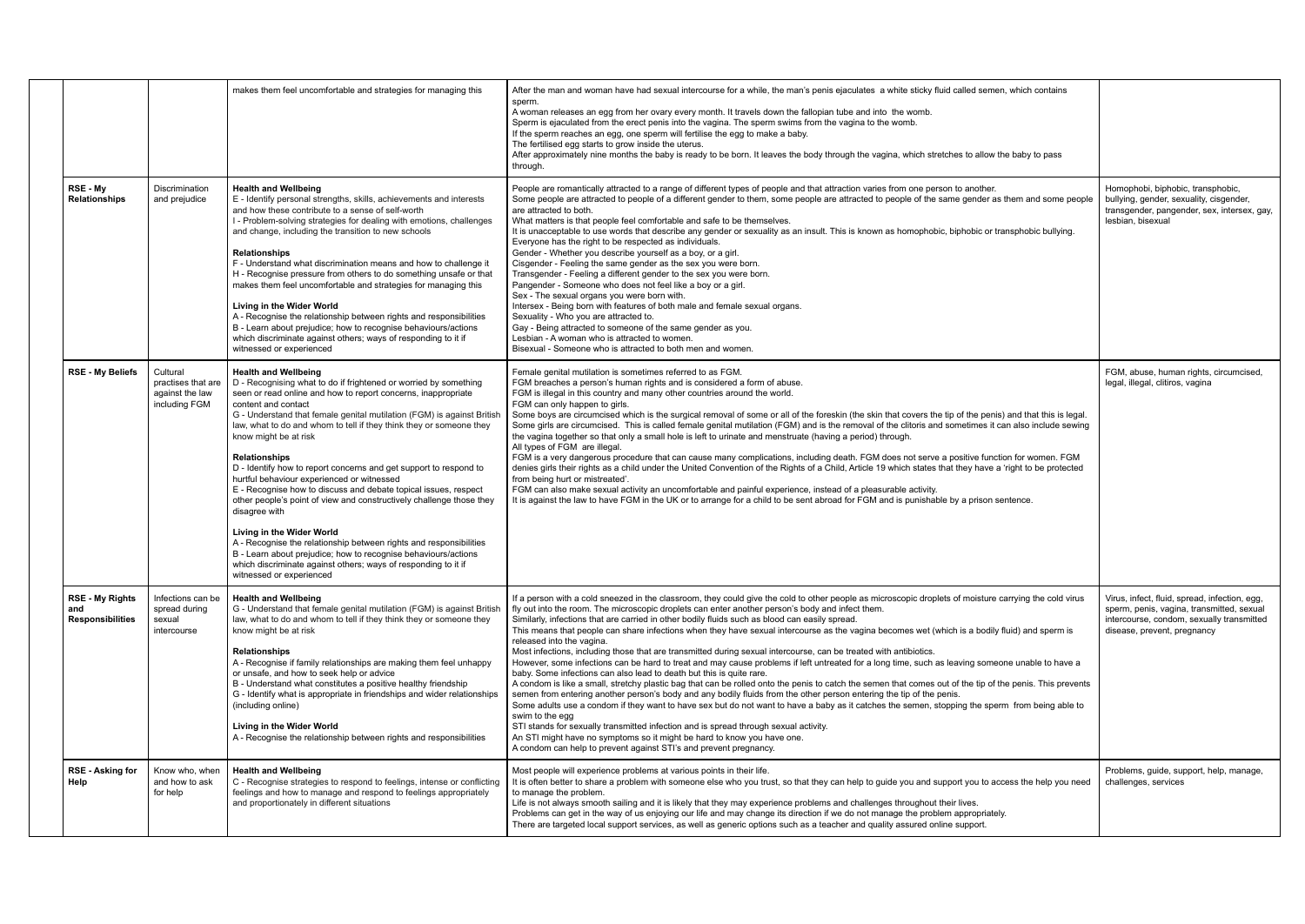|              |                                       |                                                                                                                     | D - Recognising what to do if frightened or worried by something<br>seen or read online and how to report concerns, inappropriate<br>content and contact<br>F - Identify strategies for keeping safe in the local environment or<br>unfamiliar places (rail, water, road) and firework safety; safe use of<br>digital devices when out and about<br>K - Identify organisations that can support people concerning<br>alcohol, tobacco and nicotine or other drug use<br><b>Relationships</b><br>A - Recognise if family relationships are making them feel unhappy<br>or unsafe, and how to seek help or advice<br>E - Recognise how to discuss and debate topical issues, respect<br>other people's point of view and constructively challenge those they<br>disagree with<br>H - Recognise pressure from others to do something unsafe or that<br>makes them feel uncomfortable and strategies for managing this<br>Living in the Wider World<br>B - Learn about prejudice; how to recognise behaviours/actions<br>which discriminate against others; ways of responding to it if<br>witnessed or experienced |                                                                                                                                                                                                                                                                                                                                                                                                                                                                                                                                                                                                                                                                                                                                                                                                                                                                                                                                                                                                                                                                                                                                                                                                                                                                                                                                                                                                                                                                                                                                                                                                                                                                                                                                                                                                                                                                                                                                                                                                                                                                                                                                                                                                                                                                                                                                                                                                                                                                                                                                                                                                                                                                                                                                                                                                                                                            |                                                                                                                                                                                                               |
|--------------|---------------------------------------|---------------------------------------------------------------------------------------------------------------------|-----------------------------------------------------------------------------------------------------------------------------------------------------------------------------------------------------------------------------------------------------------------------------------------------------------------------------------------------------------------------------------------------------------------------------------------------------------------------------------------------------------------------------------------------------------------------------------------------------------------------------------------------------------------------------------------------------------------------------------------------------------------------------------------------------------------------------------------------------------------------------------------------------------------------------------------------------------------------------------------------------------------------------------------------------------------------------------------------------------------|------------------------------------------------------------------------------------------------------------------------------------------------------------------------------------------------------------------------------------------------------------------------------------------------------------------------------------------------------------------------------------------------------------------------------------------------------------------------------------------------------------------------------------------------------------------------------------------------------------------------------------------------------------------------------------------------------------------------------------------------------------------------------------------------------------------------------------------------------------------------------------------------------------------------------------------------------------------------------------------------------------------------------------------------------------------------------------------------------------------------------------------------------------------------------------------------------------------------------------------------------------------------------------------------------------------------------------------------------------------------------------------------------------------------------------------------------------------------------------------------------------------------------------------------------------------------------------------------------------------------------------------------------------------------------------------------------------------------------------------------------------------------------------------------------------------------------------------------------------------------------------------------------------------------------------------------------------------------------------------------------------------------------------------------------------------------------------------------------------------------------------------------------------------------------------------------------------------------------------------------------------------------------------------------------------------------------------------------------------------------------------------------------------------------------------------------------------------------------------------------------------------------------------------------------------------------------------------------------------------------------------------------------------------------------------------------------------------------------------------------------------------------------------------------------------------------------------------------------------|---------------------------------------------------------------------------------------------------------------------------------------------------------------------------------------------------------------|
|              | <b>PSHE - Health</b><br>and Wellbeing | Healthy lifestyles<br>Loss and<br>bereavement<br>Drugs<br>Mobile phone<br>safety                                    | <b>Health and Wellbeing</b><br>A - Understand the benefits to health and wellbeing of eating<br>nutritionally rich foods and risks associated with not eating a healthy<br>diet<br>B - Recognise strategies and behaviours that support mental health<br>E - Identify personal strengths, skills, achievements and interests<br>and how these contribute to a sense of self-worth<br>F - Identify strategies for keeping safe in the local environment or<br>unfamiliar places (rail, water, road) and firework safety; safe use of<br>digital devices when out and about<br>H - Understand ways of expressing and managing grief and<br>bereavement<br>I - Problem-solving strategies for dealing with emotions, challenges<br>and change, including the transition to new schools<br>K - Identify organisations that can support people concerning<br>alcohol, tobacco and nicotine or other drug use                                                                                                                                                                                                         | Explain how healthy eating, physical activity, rest and relaxation can support all aspects of wellbeing - physical, mental and emotional<br>Analyse the positive and negative influences on choices related to health.<br>Describe the influence of media advertising / celebrity culture on health and lifestyle choices.<br>Explain how people might approach making an informed decision in relation to health and wellbeing.<br>Describe the benefits of a balanced lifestyle.<br>Explain a balanced diet contributes to a person's general health and wellbeing.<br>Explain the variety of ways people might be influenced in their choices about food and drink.<br>Evaluate why someone might choose one type of meal over another (e.g. home-cooked and takeaway) and how either can affect health.<br>Explain how people can make informed decisions about what to eat or drink in different situations and justify the approach taken.<br>Describe different examples of change that occur in life and how these can cause conflicting feelings and emotions.<br>Explain when / why change might include feelings of loss.<br>Explain the process of grieving, how it can feel and how grief is expressed.<br>Identify practical strategies that can help people manage times of change and transition (such as practising bus routes to secondary school).<br>Describe what helps people to cope with the feelings associated with loss, change and transition.<br>Identify appropriate places to ask for help and support for different aspects of change.<br>Explain how increased freedom as they get older means potentially having more risks to negotiate.<br>Explain the reasons why someone might choose to use a drug.<br>Explain that there are laws about which substances are available to anyone, some can only be purchased and should only be used by adults.<br>Explain the possible effects and risks of different drugs.<br>Explain that there are risks related to the use of any drug (including side effects of medicines) and that drugs can affect people differently.<br>Describe or demonstrate how to manage risks related to drug use in different familiar situations including managing pressure from others assertively.<br>Identify the potential wider impact of drug misuse use on families and communities.<br>Recognise situations where mobile phone safety might be compromised.<br>Explain ways they can help keep their phone safe and prevent mobile phone theft.<br>Describe how the use of a mobile phone can affect their lifestyle, health and wellbeing (such as quality of sleep).<br>Identify positive mobile phone user habits to help maintain health and wellbeing (such as switching their phone off at night).<br>Recognise the importance of managing their own use of their mobile phone. | Activity, physical, mental, emotional,<br>culture, wellbeing, food, drink, chang<br>transition, loss, grief, safe, risk, drug,<br>illegal, pressure, mobile phone                                             |
| <b>PSHE-</b> | <b>Relationships</b>                  | Committed and<br>loving<br>relationships<br>Secrets and<br>confidentiality<br>Goals<br>Disputes in<br>relationships | Relationships<br>B - Understand what constitutes a positive healthy friendship<br>C - Explain how friendships can change over time and recognise<br>strategies to resolve disputes and reconcile differences positively<br>and safely<br>D - Identify how to report concerns and get support to respond to<br>hurtful behaviour experienced or witnessed<br>G - Identify what is appropriate in friendships and wider relationships<br>(including online)<br>Living in the Wider World<br>A - Recognise the relationship between rights and responsibilities<br>D - Identify some of the skills that will help them in their future<br>careers Recognise a variety of routes into careers (e.g. college,<br>apprenticeship, university)                                                                                                                                                                                                                                                                                                                                                                         | Describe different kinds of loving relationships.<br>Identify the qualities that enable these relationships to flourish.<br>Explain the expectations and responsibilities of being in a loving relationship - the essential constituents of a positive, healthy relationship.<br>Explain what this means in an emotional and physical sense.<br>Describe the skills that each person within the relationship needs to ensure that relationships stay positive and healthy.<br>Explain how relationships can change (as we grow up or as circumstances change).<br>Explain why sometimes relationships may change or end.<br>Evaluate all the reasons they can identify for keeping something confidential or secret.<br>Explain why keeping a secret might compromise personal safety or the safety of others.<br>Explain people's right to share a secret or break a confidence they feel confused or uncomfortable keeping.<br>Suggest ways to identify whether someone should or should not agree to break a confidence or share a secret.<br>Identify whom to talk to for support and guidance, in school, outside school, online or by phone.<br>Demonstrate strategies that can be used to challenge viewpoints or raise concerns in a positive and non-threatening manner.<br>Explain why we have a responsibility to care about and protect other people's feelings in order for a relationship to be healthy and positive.<br>Give reasons for how this skill can help to develop mutual respect in a relationship.<br>Describe shared goals that have been achieved by collaboration (class, community, country).<br>Explain the importance of everyone playing their part to ensure shared goals are achieved.<br>Describe or demonstrate strategies that can be used to ensure collaboration is positive and inclusive.<br>Identify skills needed for future careers.                                                                                                                                                                                                                                                                                                                                                                                                                                                                                                                                                                                                                                                                                                                                                                                                                                                                                                                                                                          | Relationship, quality, healthy, emotion<br>change, grow, end, confidential, secr<br>personal safety, confidence, support,<br>guidance, feelings, goals, collaborati<br>dispute, conflict, argue, feedback, su |

| I emotional.                                                          | Activity, physical, mental, emotional, health,<br>culture, wellbeing, food, drink, change,<br>transition, loss, grief, safe, risk, drug, legal,<br>illegal, pressure, mobile phone                                          |
|-----------------------------------------------------------------------|-----------------------------------------------------------------------------------------------------------------------------------------------------------------------------------------------------------------------------|
| affect health.<br>taken.                                              |                                                                                                                                                                                                                             |
| econdary school).                                                     |                                                                                                                                                                                                                             |
| be used by adults.<br>ple differently.<br>re from others assertively. |                                                                                                                                                                                                                             |
|                                                                       |                                                                                                                                                                                                                             |
| hy relationship.                                                      | Relationship, quality, healthy, emotional,<br>change, grow, end, confidential, secret,<br>personal safety, confidence, support,<br>guidance, feelings, goals, collaboration,<br>dispute, conflict, argue, feedback, support |
| er.<br>hy and positive.                                               |                                                                                                                                                                                                                             |